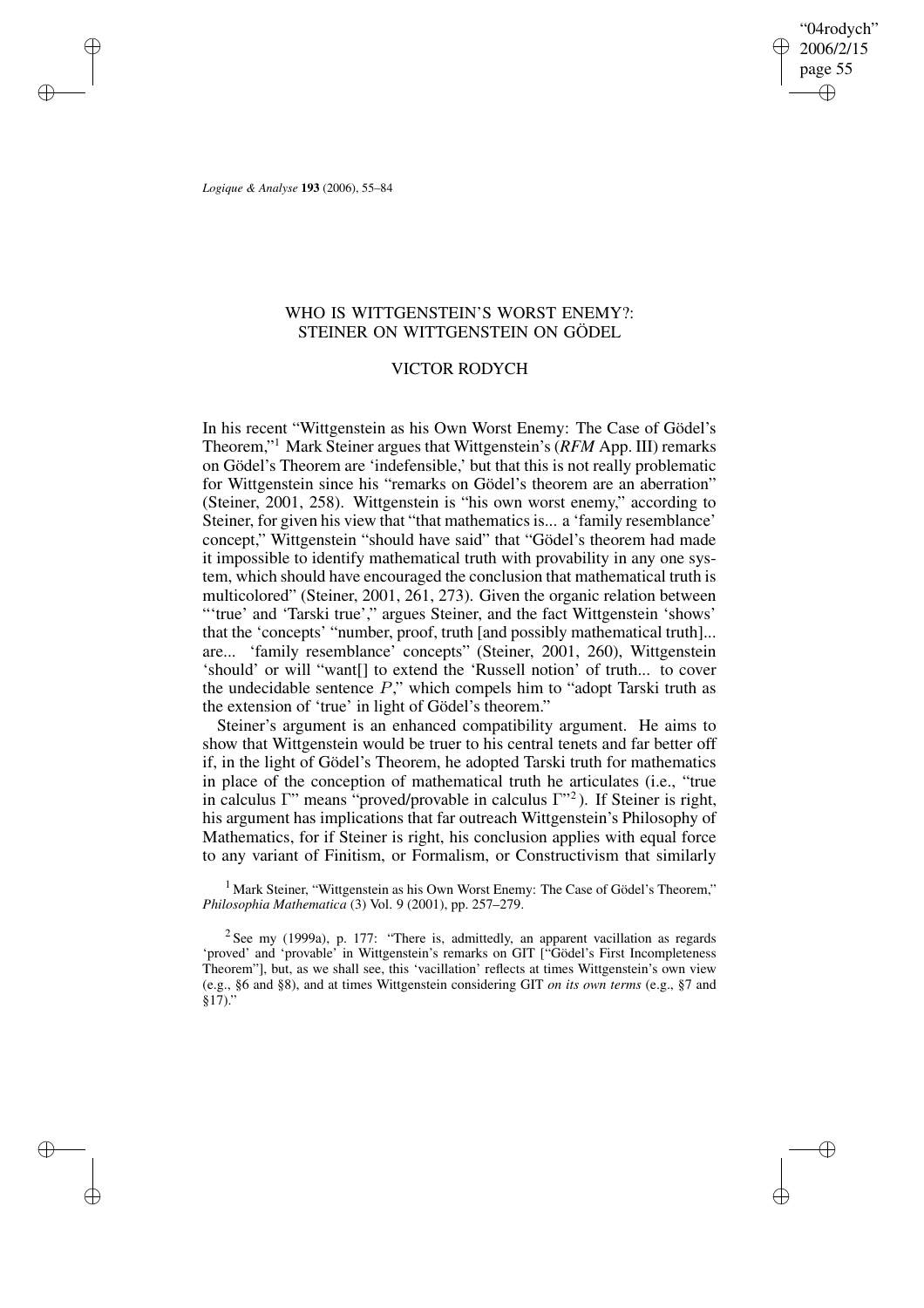✐

✐

### 56 VICTOR RODYCH

maintains an identification of "true in calculus Γ" and "proved/provable in calculus Γ."

My aim in this paper is to show that Steiner's argument fails because he fails to show that Wittgenstein (and anyone holding similar views about mathematical truth and provability) is *compelled* to extend his conception of mathematical truth. Steiner, as I shall show, is right about quite a  $\text{lot}^3$  but he is mistaken in claiming that Wittgenstein is his own worst enemy and, in particular, he is mistaken in claiming (or intimating) that Wittgenstein views "mathematical truth" (or even truth) as a family resemblance concept and therefore should extend his conception of mathematical truth. Wittgenstein, qua finitist, formalist, and radical constructivist, has very good reasons to demur: he believes that 'truth' and 'falsity' can be *eliminated* from mathematics without any substantive loss.

# 1. *Steiner on Wittgenstein's Two Mistakes*

According to Steiner, Wittgenstein makes two errors: (1) He takes the undecidable Gödelian proposition 'P' to be a "self-contradictory" or 'paradoxical' sentence, and (2) he attempts to refute Gödel's 'proof.' Steiner points out the first mistake by analyzing (*RFM* App. III, §8).

I imagine someone asking my advice; he says: "I have constructed a proposition (I will use  $\mathcal{P}'$  to designate it) in Russell's symbolism, and by means of certain definitions and transformations it can be so interpreted that it says: 'P is not provable in Russell's system'. Must I not say that this proposition on the one hand is true, and on the other hand is unprovable? For suppose it were false; then it is true that it is provable. And that surely cannot be! And if it is proved, then it is proved that it is not provable. Thus it can only be true, but unprovable.

✐

✐

✐

 $3$  There is much that is interesting and/or correct in Steiner's paper, but I do not have the space here to discuss it in detail. In addition to my agreement with Steiner (2001, 263) that Wittgenstein uses a self-referential *interpretation* of 'P' in all of his arguments, I agree that Wittgenstein claims that "the mere *interpretation* of a sentence can never... make it unprovable in the Russell system of rules and axioms," and that §14 "is strong evidence against [Floyd's 1995] interpretation" (though I disagree with Steiner's reason for saying this; see my (1999a), §2.4). I also agree that there is a significant difference between Gödel's proof and "classical impossibility proofs" in that the former is "finitistic and constructive" whereas the latter "are not limited in this way" (p. 259). Cf. my (1999a), pp. 189–190.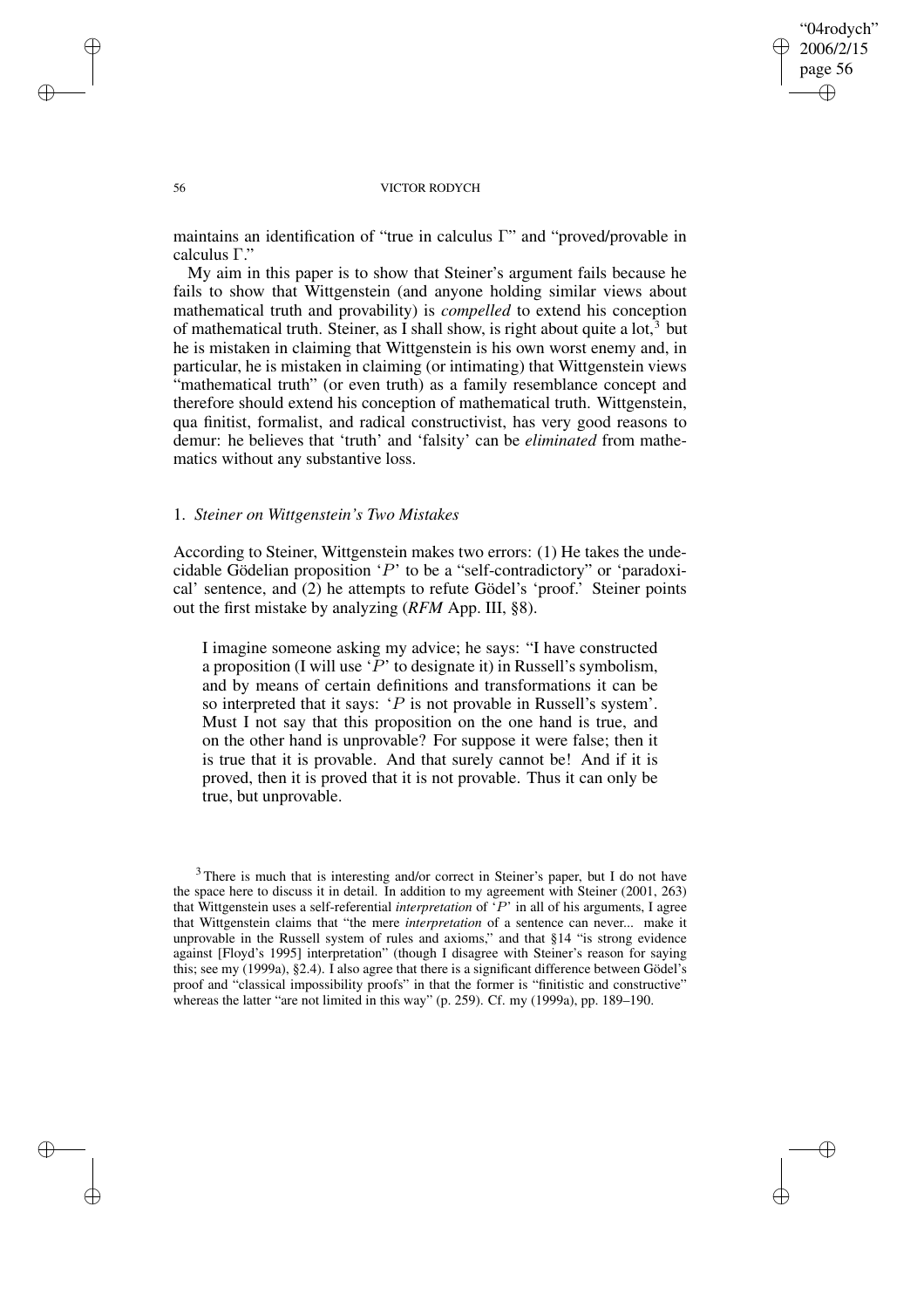✐

✐

✐

✐

Just as we ask: "'provable' in what system?, so we must also ask: ""true' in what system?" 'True in Russell's system' means, as was said: proved in Russell's system; and 'false in Russell's system' means: the opposite has been proved in Russell's system. — Now what does your "suppose it is false" mean? *In the Russell sense* it means 'suppose the opposite is proved in Russell's system'; *if that is your assumption*, you will now presumably give up the interpretation that it is unprovable. And by 'this interpretation' I understand the translation into this English sentence. — If you assume that the proposition is provable in Russell's system, that means it is true *in the Russell sense*, and the interpretation "P is not provable" again has to be given up. If you assume that the proposition is true in the Russell sense, *the same* thing follows. Further: if the proposition is supposed to be false in some other than the Russell sense, then it does not contradict this for it to be proved in Russell's sense. (What is called "losing" in chess may constitute winning in another game.)

As I argued in my (1999a), in the first paragraph of (§8) Wittgenstein's interlocutor runs two *reductios*, proving that  $\overline{P}$  must be true by assuming that  $'P'$  must either be true or false in Russell's system, and proving that ' $P$ ' must be unprovable by assuming that ' $P$ ' must either be provable or unprovable in Russell's system. In running these two Gödelian *reductios*, Wittgenstein mistakenly believes Gödel's proof *requires* a self-referential interpretation of 'P' and ' $\neg P$ ' (i.e., that Gödel's proof *requires* that 'P' "be so interpreted that it *says*: 'P is not provable in Russell's system"'). Indeed, Wittgenstein's *Gödelian* reasoning throughout (*RFM* App. III) — especially at (§8), (§10), (§11), (§17) and (§18) — *mistakenly* 'derives' contradictions by 'interpreting' ' $P$ ' to mean " $P$  is not provable in Russell's system."<sup>4</sup> On this important matter Steiner agrees, for, on his construal, Wittgenstein thinks "that the Gödel proof proceeds, not by deducing a contradiction from the assumption that sentence  $P$  is provable, but by interpreting  $P$  itself as a paradoxical sentence..., a self-contradiction" (Steiner, 2001, 262–63). Steiner is right, and in agreement with my interpretation, for Wittgenstein's Gödelian reasoning does not deduce a contradiction *within PM* on the assumption of either 'P' or ' $\neg P$ ' — Wittgenstein's Gödelian reasons, rather, that a proof of 'P' and a proof of ' $\neg P$ ' both lead to contradictions *by way of* 

"04rodych" 2006/2/15 page 57

✐

✐

✐

<sup>&</sup>lt;sup>4</sup> See my (1999a), p. 181, where I interpret (§8, par. 1) in precisely this way. On pp. 181– 183, I argue that in (§§10 & 17), Wittgenstein also seems to believe that Gödel's proof requires a natural language, self-referential interpretation of 'P' and ' $\neg P$ ' — that Gödel's proof *requires* that 'P' "be so interpreted that it *says*: 'P is not provable in Russell's system"' (§8).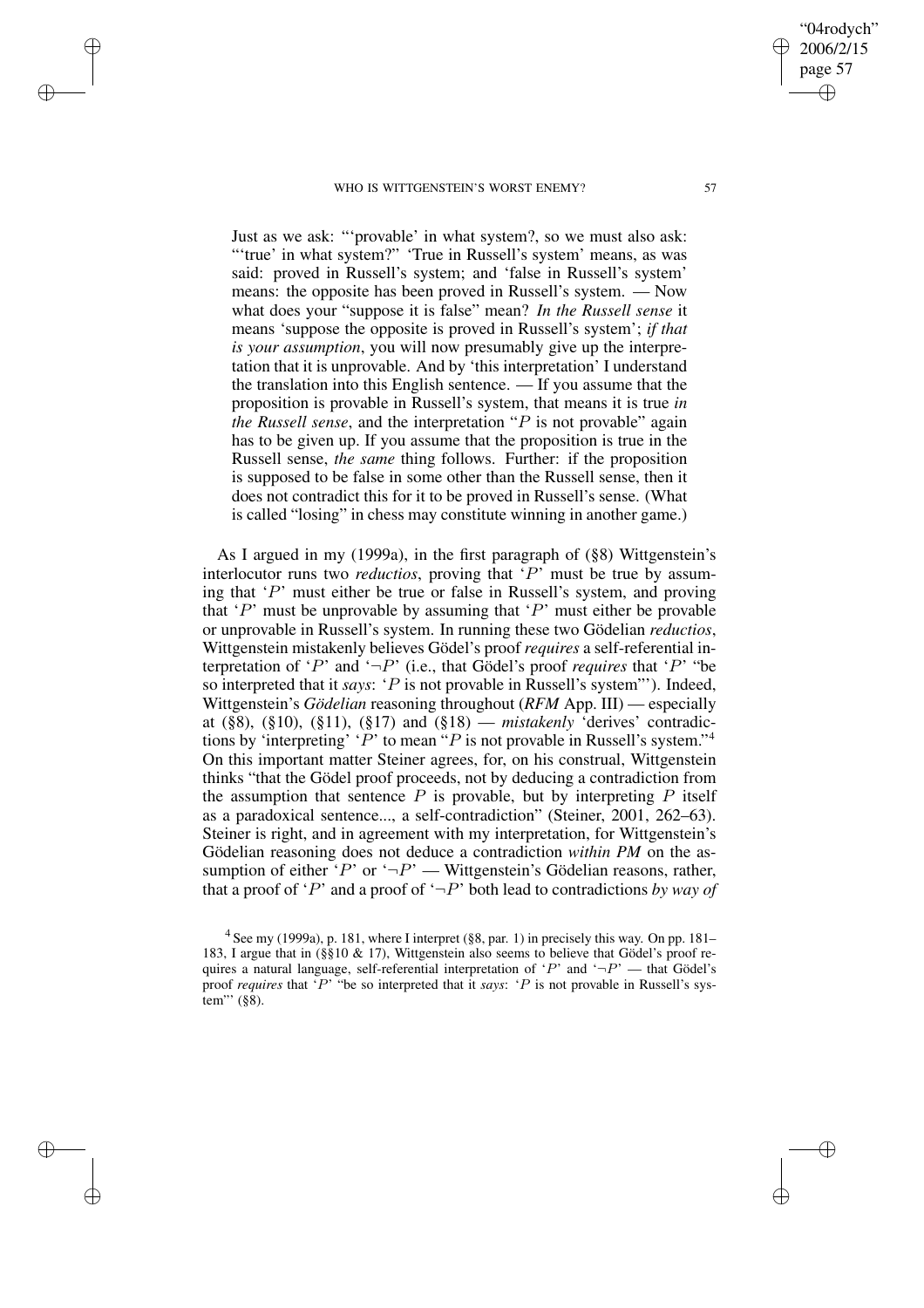✐

✐

## 58 VICTOR RODYCH

the self-referential *interpretation* of 'P.' This is Wittgenstein's first mistake, according to Steiner.

Wittgenstein's second mistake, on Steiner's evaluation, is to "attempt to refute Gödel's proof" (Steiner, 2001, 258). Given that Wittgenstein misunderstands Gödel's reasoning, he really attacks "an *argument* Gödel never made," but since this argument is "an informal version of a 'semantical' proof of Gödel's theorem..., which can be made mathematically precise," "Wittgenstein... attempted to refute an informal version of a mathematical proof" (Steiner, 2001, 263). It is a mistake for Wittgenstein to attack this argument, according to Steiner, first because it is a rigorous mathematical proof, and second, because Wittgenstein has very good reasons to accept the semantical version of Gödel's proof and its implications for mathematical truth.

## 2. *Steiner on What Wittgenstein "Should Have Said"*

Thus, despite Wittgenstein's mistaken interpretation of  $\Delta P'$  and his mistaken attempt to refute "an informal version of a 'semantical' proof of Gödel's theorem," Steiner wishes to show that Wittgenstein is not *entirely* mistaken or *entirely* foolish. To achieve this end, Steiner endeavours to demonstrate that Wittgenstein's (*RFM* App. III) 'indefensible' "remarks on Gödel's theorem are an aberration" (Steiner, 2001, 258), that they conflict with certain central views Wittgenstein has about mathematics and philosophy. Wittgenstein is "his own worst enemy," according to Steiner, for given his view that "that mathematics is... a 'family resemblance' concept," he should never have set out to "refute Gödel's theorem." Instead, Wittgenstein "should have said" that "Gödel's theorem had made it impossible to identify mathematical truth with provability in any one system, which should have encouraged the conclusion that mathematical truth is multicolored" (Steiner, 2001, 261, 273). Since Wittgenstein "connects the notion of mathematical truth with mathematical proof," he *should* flexibly accept a conception of mathematical truth whereby mathematical truth *grows*, in Gödelian cases, non-arbitrarily, by a kind of 'forcing,' which, in turn, gives Wittgenstein a very good reason to adopt Tarski-truth for mathematical calculi.

Steiner's attempt to show that Wittgenstein's remarks on Gödel's theorem are "an aberration" fails, however, for two closely related reasons: first, it ignores the clear fact that Wittgenstein's attack on Gödel issues primarily from Wittgenstein's *own* conception of mathematical truth; and second, it conflicts with Wittgenstein's view that a mathematical language-game is a formal, purely syntactical calculus whose only 'interpretation' is the application we have given it to the real world (e.g., in physics).

✐

✐

✐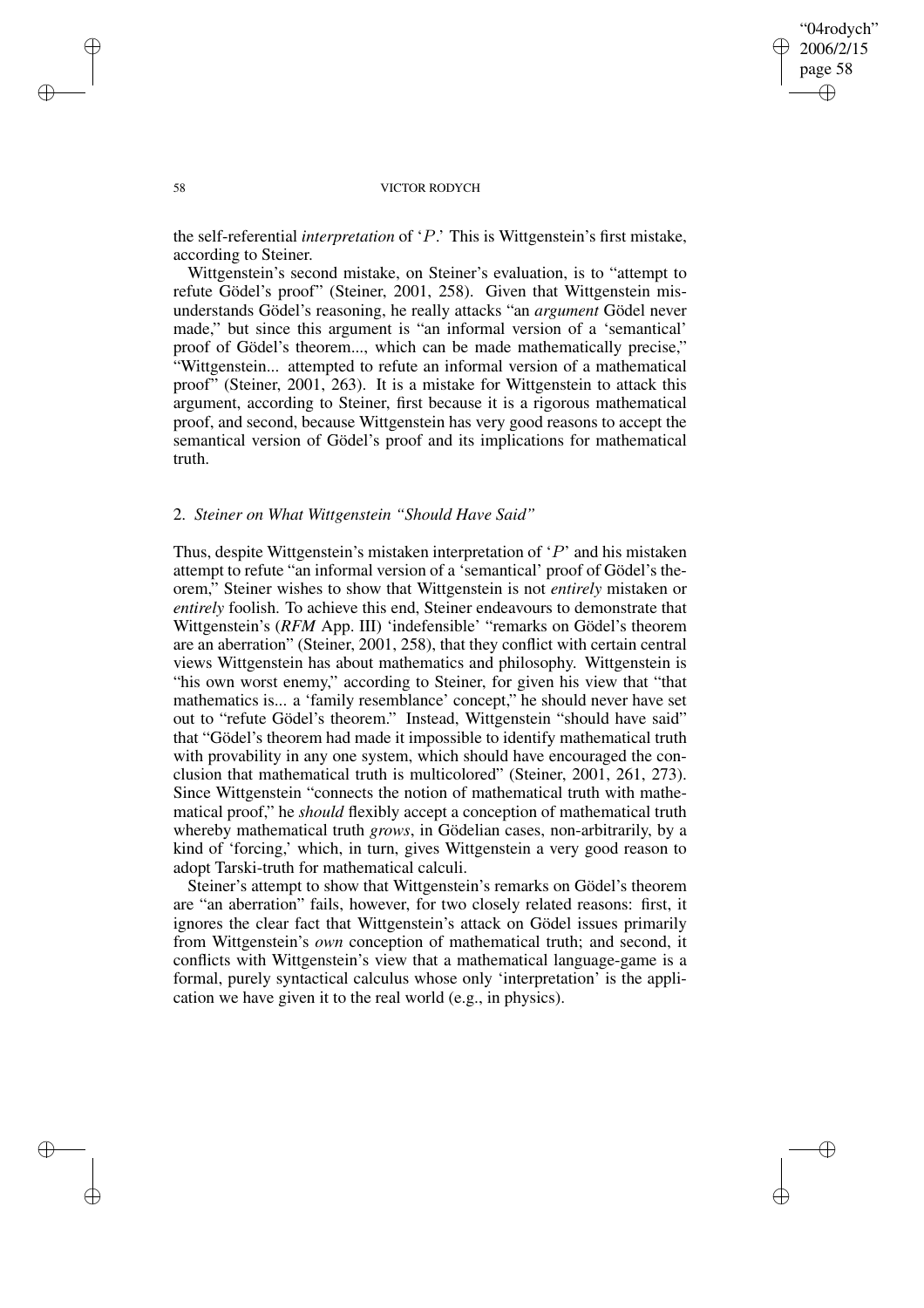# 3. *Wittgenstein's Conception of Mathematical Truth*

✐

✐

✐

✐

Taking the first point first, Steiner's argument fails because he does not rec- $\alpha$  ognize — or he is unwilling to grant — that Wittgenstein's response to Wittgenstein's own mistaken interpretation of Gödel's proof is based on Wittgenstein's identification of "true in calculus Γ" and "proved/provable in calculus Γ." *It is anything but an aberration!* This failure or reluctance causes Steiner to misinterpret the main thrust of, especially, (§§5–8, 19), wherein Wittgenstein *answers* the questions of (§§5–6) with the answers of  $(\S\$ 6-8). In particular, Wittgenstein answers the question of  $(\S\$ 8, \text{par. } 1) — "Must I not say that this proposition on the one hand is true, and on the other hand is unprovable?" — *negatively* simply by elaborating his *own* view (§8, par. 2) that "'True in Russell's system' means, as was said: proved in Russell's system; and 'false in Russell's system' means: the opposite has been proved in Russell's system." The crucial point here is that it does not matter that Wittgenstein misunderstands how *Gödel's proof works*, because, on the basis of his own explication of "mathematical truth," Wittgenstein is rejecting *any* argument [e.g., (§8, par. 1, §10, and §17, par. 3)] purporting to establish the existence of true but unprovable mathematical propositions. Indeed, the main point of (§8, par. 2) is: *Given* that "'True in Russell's system' means...: proved in Russell's system," *no reasoning* could establish the existence of a true but unprovable proposition *of* PM. Similarly, the point of  $(\xi 7)$  — indeed  $(\xi \xi 6-8)$  — is that 'a proposition which cannot be proved in Russell's system is "true" or "false" in a different sense from a proposition of *Principia Mathematica*' (§8: "if the proposition is supposed to be false in some other than the Russell sense, then it does not contradict this for it to be proved in Russell's sense").

One is inclined to think that Steiner recognizes, to some extent, that Wittgenstein equates "true in calculus Γ" and "proved/provable in calculus Γ," for he quotes and discusses Wittgenstein's  $(\S\$ 6, 7, 8),<sup>5</sup> where Wittgenstein says in three separate but related ways that 'a proposition which cannot be proved in Russell's system is "true" or "false" in a different sense from a proposition of *Principia Mathematica*.' Specifically, Steiner quotes (Steiner,

"04rodych" 2006/2/15 page 59

✐

✐

✐

 $<sup>5</sup>$  Steiner says that "[s]ince the formula ['schema'] has infinitely many such instances,</sup> it cannot serve as a definition of the concept of truth" (Footnote #36), but even if this is true, it does not follow that Wittgenstein did not *intend* it as a definition or explication of "mathematical truth." Clearly, Wittgenstein *does* intend it this way, as is indicated by the very passage in §8 quoted by Steiner. (A small note: In Footnote #36, Steiner says that Wittgenstein's §6 " '"p" is true = p' cannot serve as such a definition anyway," since "[t]he expression 'p' on the left-hand side does not refer to the sentence, but to the sixteenth letter of the alphabet." In MS 118 and TS 223, the text is: "*p* is *true* =  $p$ .")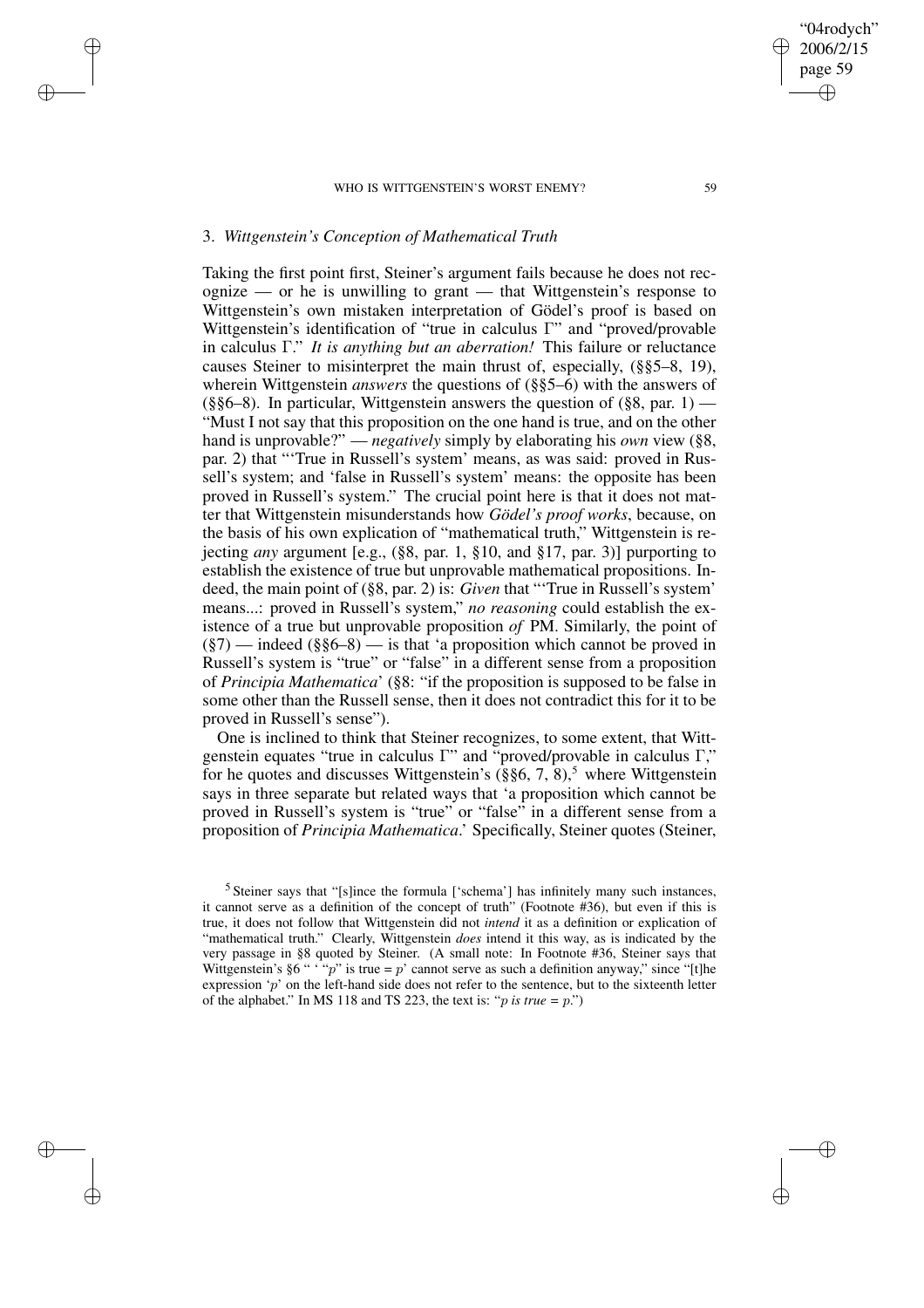"04rodych" 2006/2/15 page 60 ✐ ✐

✐

✐

## 60 VICTOR RODYCH

2001, 265) Wittgenstein's §6, "'p' is true = p," he correctly states (273, Footnote #36) that this is a 'schema,' and he correctly notes (273) that Wittgenstein *uses* this schema to claim that the fundamental questions are "[U]nder what circumstances do we assert a [mathematical] proposition?," "[H]ow is the assertion of the proposition used in the language-game?," and "Under what circumstances is a proposition asserted in Russell's game?" Despite these quotations and his comments on them, Steiner's remarks and criticisms militate against a genuine recognition of Wittgenstein's clearly articulated position. For example, Steiner quotes (p. 265) "'True in Russell's system' means, as was said: proved in Russell's system" from §8, and then immediately adds that "Wittgenstein's view" here "is not correct, if 'true' means 'satisfiable by all sequences of natural numbers." This, however, is clearly *not* Wittgenstein's conception of "mathematical truth," for Wittgenstein clearly answers his own clear questions at §6, as we shall shortly see, and he nowhere claims (nor could he claim) that "mathematically true" means "satisfiable by all sequences of natural numbers." Similarly, after quoting the first line of §6, Steiner says that if "Wittgenstein [had] been after a 'definition' of truth, he would have looked precisely for an account of every utterance of a proposition," and that "[t]he formula " $p$ " is true = p' means only that left and the right sides have the same assertability criteria" (Steiner, 2001, 274). But these points misunderstand Wittgenstein's aims, for Wittgenstein is offering a 'theory' or explication of (only) "mathematical truth," *not* 'truth' or 'Truth,' and hence, on his view, it is sufficient to give "assertability criteria" for mathematical propositions (i.e., within systems) and for claims about the *mathematical truth* of *mathematical propositions* (i.e., within systems).

We can best see that Steiner has misinterpreted Wittgenstein's own view of mathematical truth if we examine Wittgenstein's own *unequivocal* answer to the question "Under what circumstances is a proposition asserted in Russell's game?" Wittgenstein says (§6, par. 3), as clearly as one might say, that "the answer is: at the end of one of his proofs, or as a 'fundamental law' (Pp.). There is no other way in this system of employing asserted propositions in Russell's symbolism." This answer is the *crucial* part of (§6), since it *answers* Wittgenstein's own questions and it *explicates* " $p$ " is true =  $p$ " by presenting Wittgenstein's own view of intra-systemic, mathematical truth. Steiner quotes (§6, par. 1) *and* (§6, par. 2), but, strikingly, he does not quote (§6, par. 3). I do not know why Steiner does not quote the crucial (§6, par. 3), especially when he quotes the rest of §6, but if Steiner *had* quoted this passage, it is hard to see how he could have made various claims (e.g., (275), "according to Wittgenstein the growth of mathematics is accompanied by the growth of mathematical truth (this is what is meant by " $P$ " is true =  $p'$ )") and how he could have launched his principal arguments.

✐

✐

✐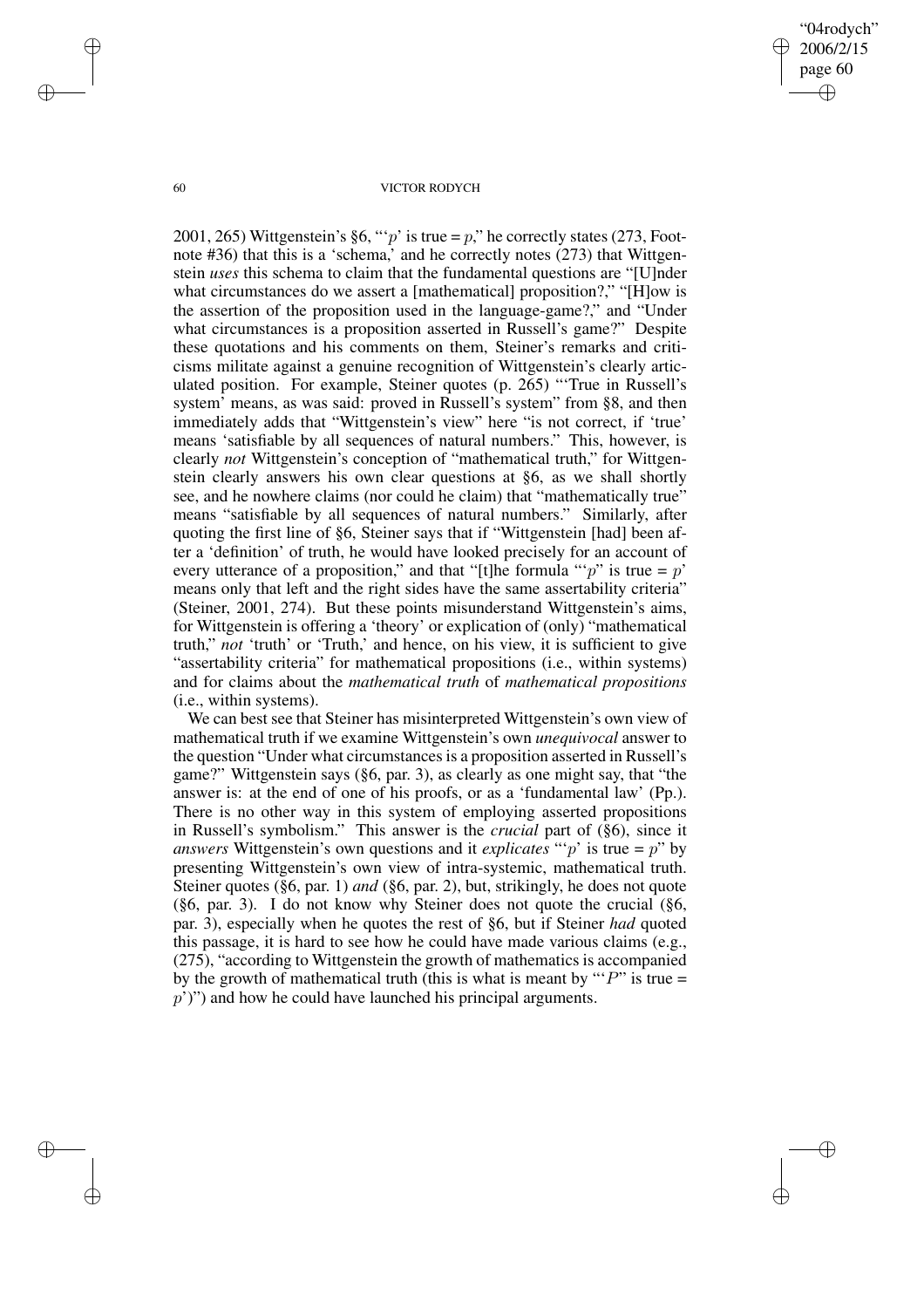✐

✐

✐

✐

Despite the clear and incontrovertible evidence of  $(\S$ §6, 7, 8) — and especially the clarificatory importance of the omitted  $(\S6, \text{par. } 3)$  — Steiner sides with Floyd in saying "that Wittgenstein had no thought of giving either a theory or even a definition... of truth" (Steiner, 2001, 273).<sup>6</sup> Steiner grants (274) that "[i]n mathematics, sentences are standardly asserted in the context of proofs," that "[t]his is certainly correct in the formalized context of *Principia Mathematica*," that "[t]he 'equivalence' 'p' is true =  $p$ ... allows Wittgenstein to claim that an undecidable sentence of *Principia Mathematica*, if true at all, is true in a different sense than are the theorems of *Principia Mathematica*," and that Wittgenstein uses this 'equivalence' to mount a "'refutation' of Gödel's theorem" (Steiner, 2001, 274), but Steiner effectively ignores Wittgenstein's own position by saying:

But this [§8] riposte ignores Wittgenstein's own views about 'family resemblance' concepts and about mathematical proof. Wittgenstein writes as though Gödel had constructed a trivially new interpretation of the 'Russell' formalism — like calling a tail a leg, and then saying that a cow has five legs. And therefore, Gödel was free to call anything he wanted 'true'. (Steiner, 2001, 274–75)

"Ironically," Steiner continues, "Wittgenstein himself was far from this kind of conventionalism." Wittgenstein says "mathematical truth is... created, not discovered," according to Steiner (2001, 275), but "[t]his does not make Wittgenstein a conventionalist." But *how*, one wonders, is this possible? From 1929 through at least 1944, Wittgenstein consistently maintains that "[t]he mathematician is an inventor, not a discoverer," (*RFM* I, 168; Appendix II, §2), that "one cannot discover any connection between parts of mathematics or logic that was already there without one knowing" (*PG* 481), that "[i]n mathematics *everything* is algorithm and *nothing* is meaning ['Bedeutung']" (*PG* 468), and that "the proof... makes new connexions," "[i]t does not establish that they are there; they do not exist until it makes them" (*RFM* III, §31). How, given this (and more) textual evidence, can Steiner deny, as he apparently does, that Wittgenstein makes the quintessential Conventionalist move of identifying "true in Russell's system" with "proved/provable in

"04rodych" 2006/2/15 page 61

✐

✐

✐

<sup>&</sup>lt;sup>6</sup> See: Juliet Floyd, "Prose versus Proof: Wittgenstein on Gödel, Tarski, and Truth," *Philosophia Mathematica* (3) Vol. 9, 2001, pp. 280–307; Juliet Floyd and Hilary Putnam, 'A Note on Wittgenstein's "Notorious Paragraph" about the Gödel Theorem,' *The Journal of Philosophy*, Volume XCVII, Number 11, November, 2000, pp. 624–632; and my "Misunderstanding Gödel: New Arguments about Wittgenstein and New Remarks by Wittgenstein," *Dialectica*, Vol. 57, No. 3, 2003, pp. 279–313, where I criticize the arguments of the Floyd and Putnam paper.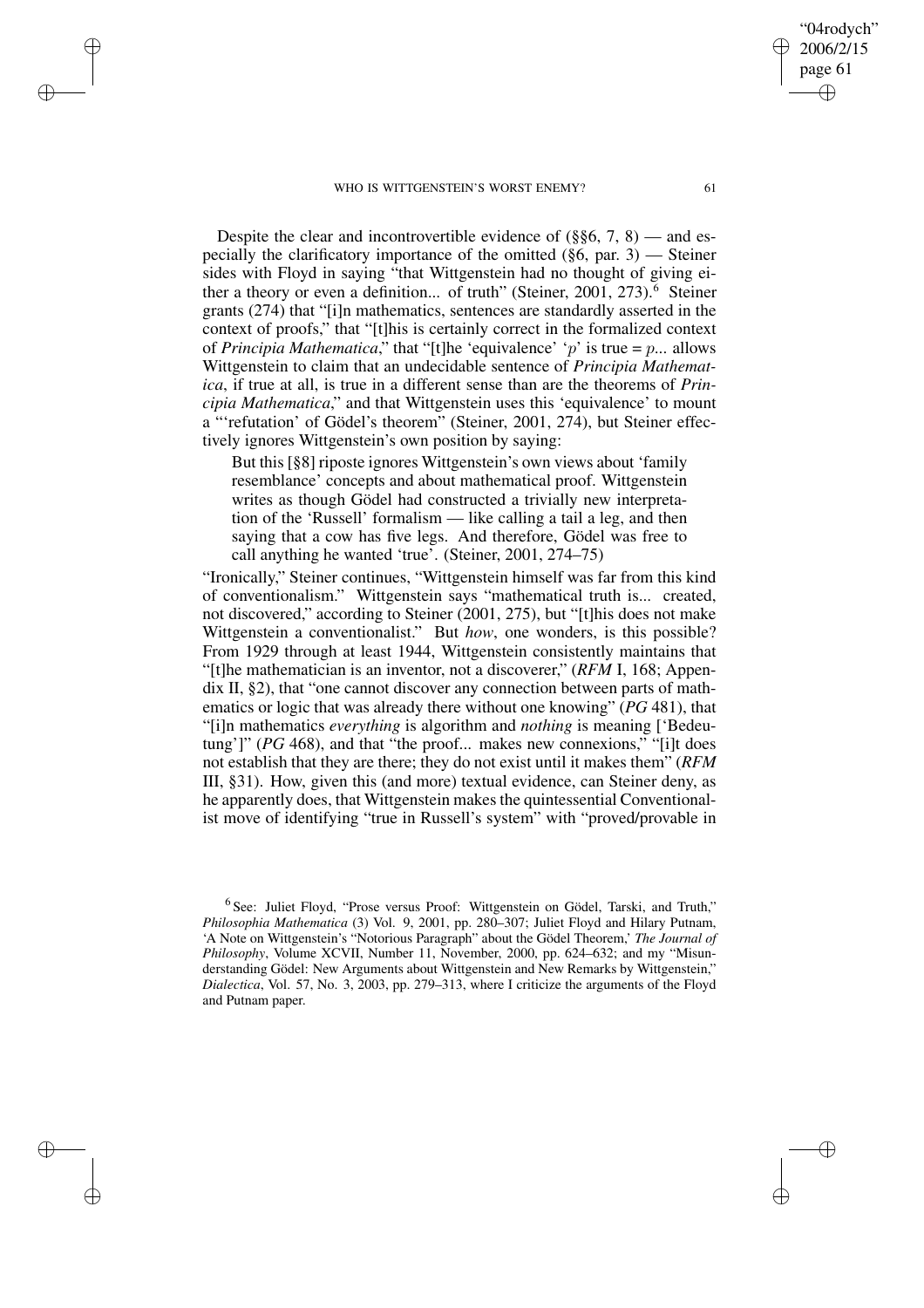"04rodych" 2006/2/15 page 62 ✐ ✐

✐

✐

## 62 VICTOR RODYCH

Russell's system"?<sup>7</sup> How can Steiner deny that, at §6, Wittgenstein identifies "true propositions of Russell's system" with "asserted propositions of Russell's system" and "asserted propositions of Russell's system" with "axioms ('fundamental law[s]') and (proved) propositions of Russell's system"?<sup>8</sup> Steiner's answer is that:

In the case of undecidable sentences,... Wittgenstein slipped into the kind of conventionalism he usually condemned. ... The 'picture' of truth as the winning position of a game suggests to [Wittgenstein] the following idea: extending the 'Russell system' by adding undecidable sentences is like defining the rules of a new game, and is not like discovering new terrain. ... [Wittgenstein] even slid into thinking that this insight refutes Gödel's theorem itself, believing as he did (however briefly) that the theorem depends on the concept of truth. (Steiner, 2001, 275)

In short, Wittgenstein *slipped*. Despite Wittgenstein's claim that "mathematical truth is created, not discovered," and despite the fact that Wittgenstein's (*RFM* App. III) attack on Gödel is largely driven by *Wittgenstein's* identification of "true in Russell's system" with "proved/provable in Russell's system," on Steiner's account this identification and the concomitant attack is but a series of 'slips.' On Steiner's interpretation, what appear to be clear and explicit statements of Wittgenstein's view of mathematical truth are, evidently, inexplicable slips from an otherwise consistent philosophy of mathematics.

<sup>7</sup> Part, but not all, of the answer is that Steiner (sometimes) views 'Conventionalism' in the sense of Dummett's "Radical Conventionalism," which is clear when he shows that Wittgenstein is not a Conventionalist (i.e., a Radical Conventionalist) by correctly saying that, on Wittgenstein's view, "even  $75 + 26 = 101$  is a rule, but that does not mean we could adopt the rule  $75 + 26 = 102$ " (p. 275). What confuses is that Steiner then says that Wittgenstein "slipped into... Conventionalism" in part because he thought that "[t]o call an undecidable sentence 'true' is an arbitrary decision" (p. 275). Wittgenstein does think this, but *not* because he is a Radical Conventionalist, but rather because he is a Conventionalist (specifically, a Radical Constructivist) in holding that: (1) we invent mathematical calculi, (2) mathematical truths are the axioms or theorems of some existent system, and (3) as such, mathematical truths are *conventional*, since they are derived from conventionally accepted 'propositions' using conventionally accepted rules. As with (*RFM* III, §31), this is clearly and consistently Wittgenstein's position in *PR* and *PG*. See, e.g.: (*PR* §202): "A mathematical *proposition* can only be either a stipulation, or a result worked out from stipulations in accordance with a definite method." See my (1997) for Wittgenstein's account of what constitutes a mathematical proposition.

 $8$  In short, this is how Wittgenstein eliminates the need for 'truth' and 'falsity' in mathematics. In Section 4, we will see that, at (*RFM* App. III, §4), Wittgenstein makes the closely related point that we do not need the notion of a *mathematical proposition*.

✐

✐

✐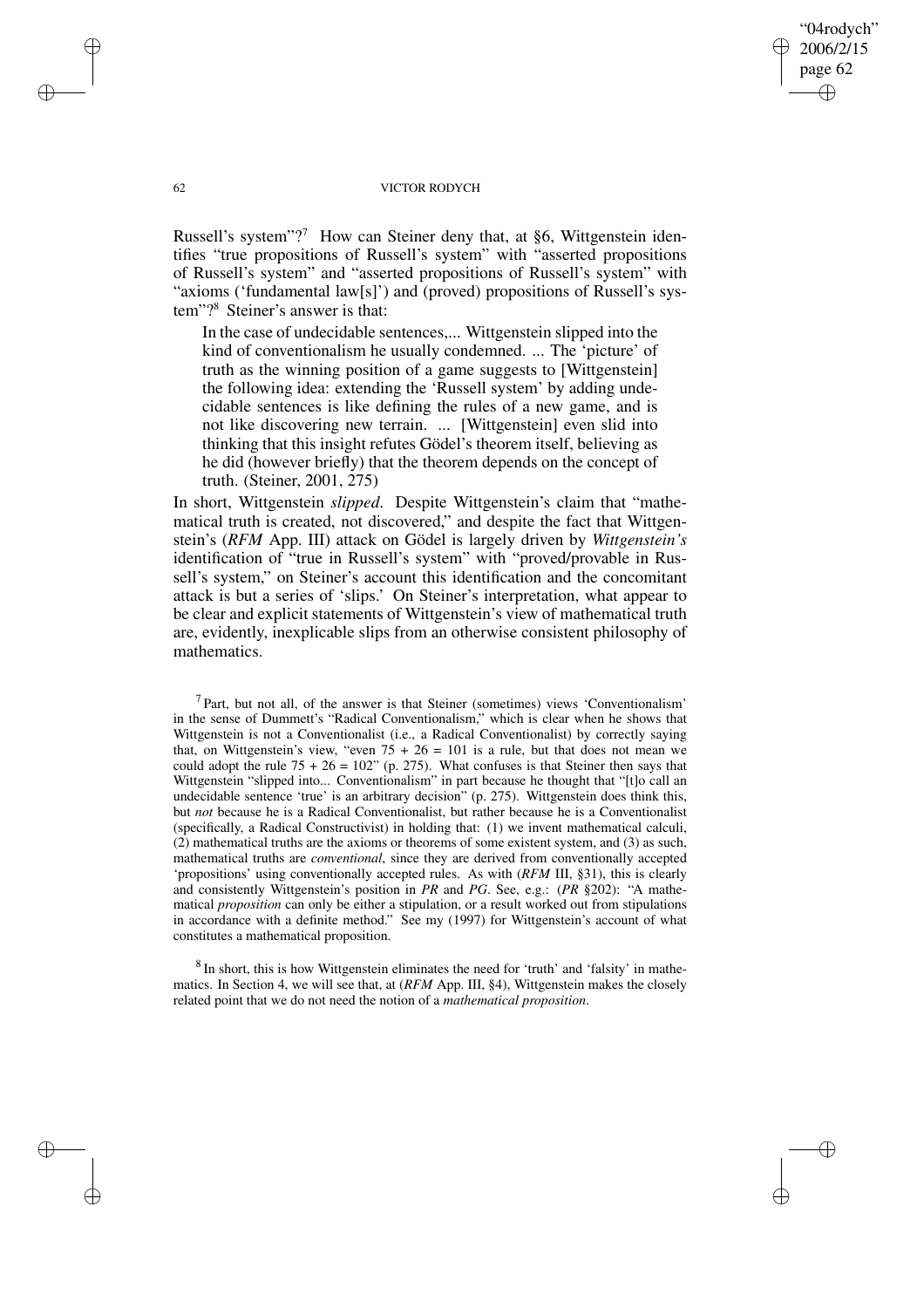# 4. *Family Resemblance Concepts and Mathematics-By-Invention*

✐

✐

✐

✐

The reason Steiner turns a blind eye to all of this evidence, it seems, is that he is struck by Wittgenstein's notion of a "family resemblance" concept and he thinks it holds the key to how Wittgenstein "should have" responded to Gödel's Theorem. Steiner's principal claim is that Wittgenstein "should have" said that "Gödel's theorem had made it impossible to identify mathematical truth with provability in any one system, which should have encouraged the conclusion that mathematical truth is multicolored" (Steiner, 2001, 273). In support of this assertion, Steiner makes the *crucial* claim that "[o]ne of Wittgenstein's main strategies [involves] showing that [the] concepts: number, proof, truth... are... 'family resemblance' concepts" (Steiner,  $2001, 260.9$  Steiner similarly says that "Gödel's theorem makes plausible, that any attempt to formalize all mathematics (as a recursively axiomatized system) is doomed," which "fits perfectly the Wittgenstein doctrine that mathematics is a 'motley' of techniques of proof (*RFM*, III, §46), that is, a 'family resemblance' concept" (Steiner, 2001, 261).

Given his claim that Wittgenstein 'show[s]' that truth and/or mathematical truth is/are a family resemblance concept(s), it is surprising that Steiner makes no attempt to establish the truth of this claim by providing proof text from Wittgenstein's writings or by citing such text. Instead, Steiner references (Floyd, 1995, 405), which, however, provides absolutely no support for his claim, for, at (1995, 405–06), Floyd does *not* claim that 'truth' is a family resemblance concept, she does not quote proof text from Wittgenstein's writings, and she does not cite such text.<sup>10</sup> This is an *absolutely crucial* lacuna in Steiner's argument, since Steiner argues that Wittgenstein *should* adopt Tarski-truth because he *should* extend "true in PM" to "true in PM2," etc., *because*, ultimately, he views mathematical truth (or truth) as a family resemblance concept. If Wittgenstein does *not* view mathematical truth as a family resemblance concept — as is the case — then Steiner's

<sup>9</sup> Similarly, on p. 274, Steiner says that, according Wittgenstein, "[t]ruth is a familyresemblance concept, just like 'game'." Cf. Steiner, p. 260: "Indeed, in *PI*, he explicitly gives the concept of 'number' as an example of a family resemblance. Even truth is an example, as Floyd points out."

 $10$  Floyd makes some remarks about Wittgenstein's views on truth, mathematical truth, and provability, but there is nothing on pp. 405–406 or in the Endnotes ##108 and 109, there referenced, which constitutes evidence for Steiner's claim. In her *reply* to Steiner (Floyd, 2001, 287), Floyd does speak of "Wittgenstein's repeated emphasis on the contextual or 'family-resemblance' character of our notions of *truth*, *proof*, *consistency*, and *number*," but, again, she provides no evidence that Wittgenstein viewed truth or mathematical truth as a family resemblance concept.

"04rodych" 2006/2/15 page 63

✐

✐

✐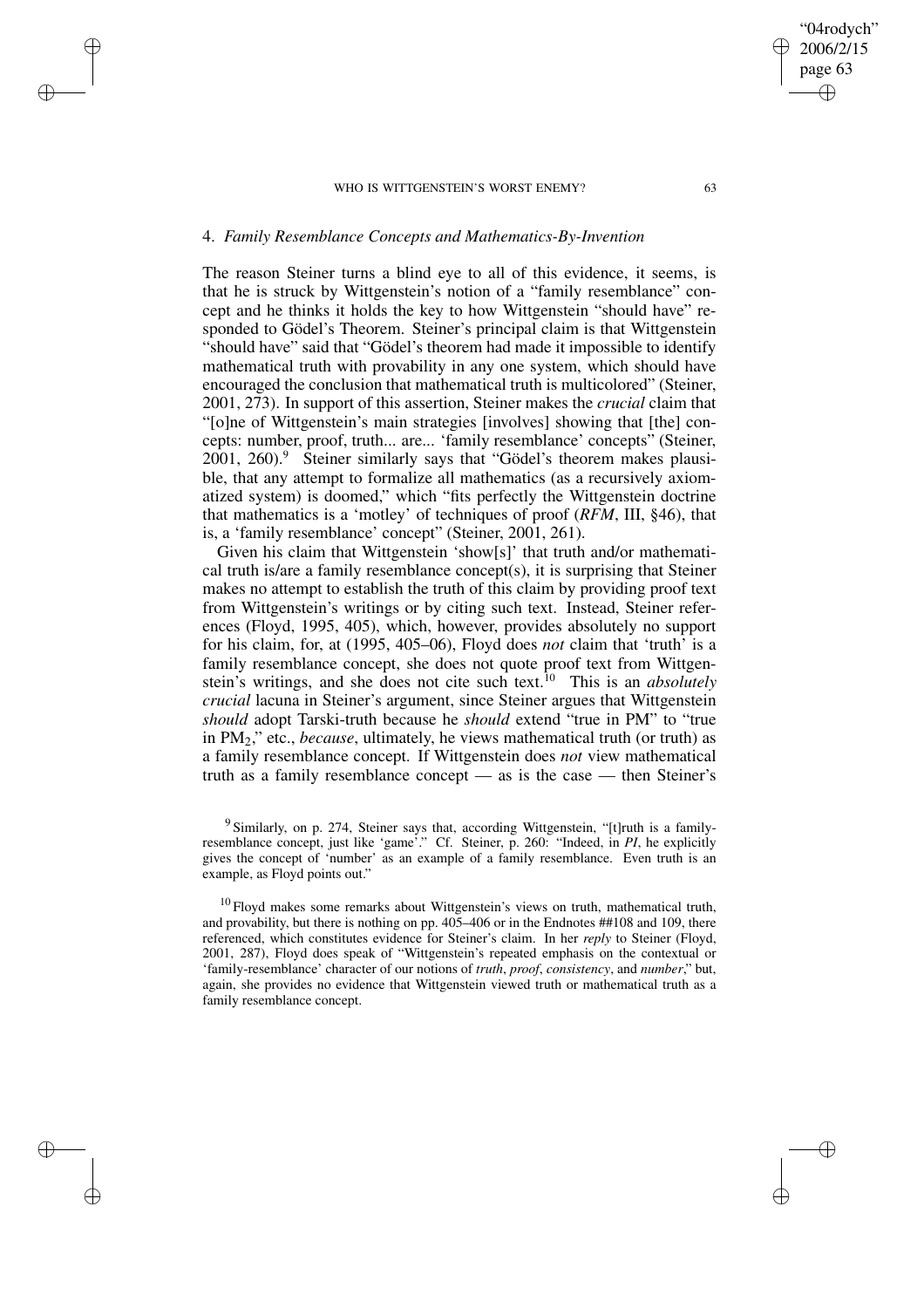64 VICTOR RODYCH

"04rodych" 2006/2/15 page 64

✐

✐

✐

✐

argument collapses. And it is not just that Steiner fails to provide any evidence for this pivotal claim. The matter is much more serious, for the claim is simply false: Wittgenstein's always views contingent or empirical truth as truth-by-correspondence and he always *contrasts* mathematical truth with contingent or empirical truth.

In this connection, it should suffice to show that in (*RFM* App. III), the focus of Steiner's claims, Wittgenstein *contrasts* contingent/empirical truth and "mathematical truth" in very strong terms. Most importantly, Wittgenstein asserts that, unlike contingent/empirical propositions, we do not *use* mathematical propositions to make assertions about existent entities or facts in the universe. For example, at (*RFM* App. III, §4) he asks and answers a very important question.

4: Might we not do arithmetic without having the idea of uttering arithmetical *propositions*, and without ever having been struck by the similarity between a multiplication and a proposition?

Should we not shake our heads, though, when someone shewed us a multiplication done wrong, as we do when someone tells us it is raining, if it is not raining? — Yes; and here is a point of connexion. But we also make gestures to stop our dog, e.g. when he behaves as we do not wish.

We are used to saying '2 times 2 is 4,' and the verb 'is' makes this into a proposition, and apparently establishes a close kinship with everything that we call a 'proposition.' Whereas it is a matter only of a very superficial relationship.

The answer to the question of the first paragraph is 'Yes,' we *could* "do arithmetic without having the idea of uttering arithmetical *propositions*, and without ever having been struck by the similarity between a multiplication and a proposition." As Wittgenstein says at (*RFM* IV, §15):

People can be imagined to have an applied mathematics without any pure mathematics. They can e.g. — let us suppose — calculate the path described by certain moving bodies and predict their place at a given time. For this purpose they make use of a system of co-ordinates, of the equation of curves (*a form of description of actual movement*) and of the technique of calculating in the decimal system. The idea of a proposition of pure mathematics may be quite foreign to them.

At (*RFM* App. III, §4), Wittgenstein grants that there "is a point of connexion" between our *behaviour* relative to (mistaken) calculations and our *behaviour* relative to (mistaken) contingent assertions: in both cases we nod our heads when the calculation or assertion is correct, and shake our heads when it is incorrect. It does not follow, however, that the word 'correct' means the same (or a strongly similar) thing in both contexts. Indeed, on

✐

✐

✐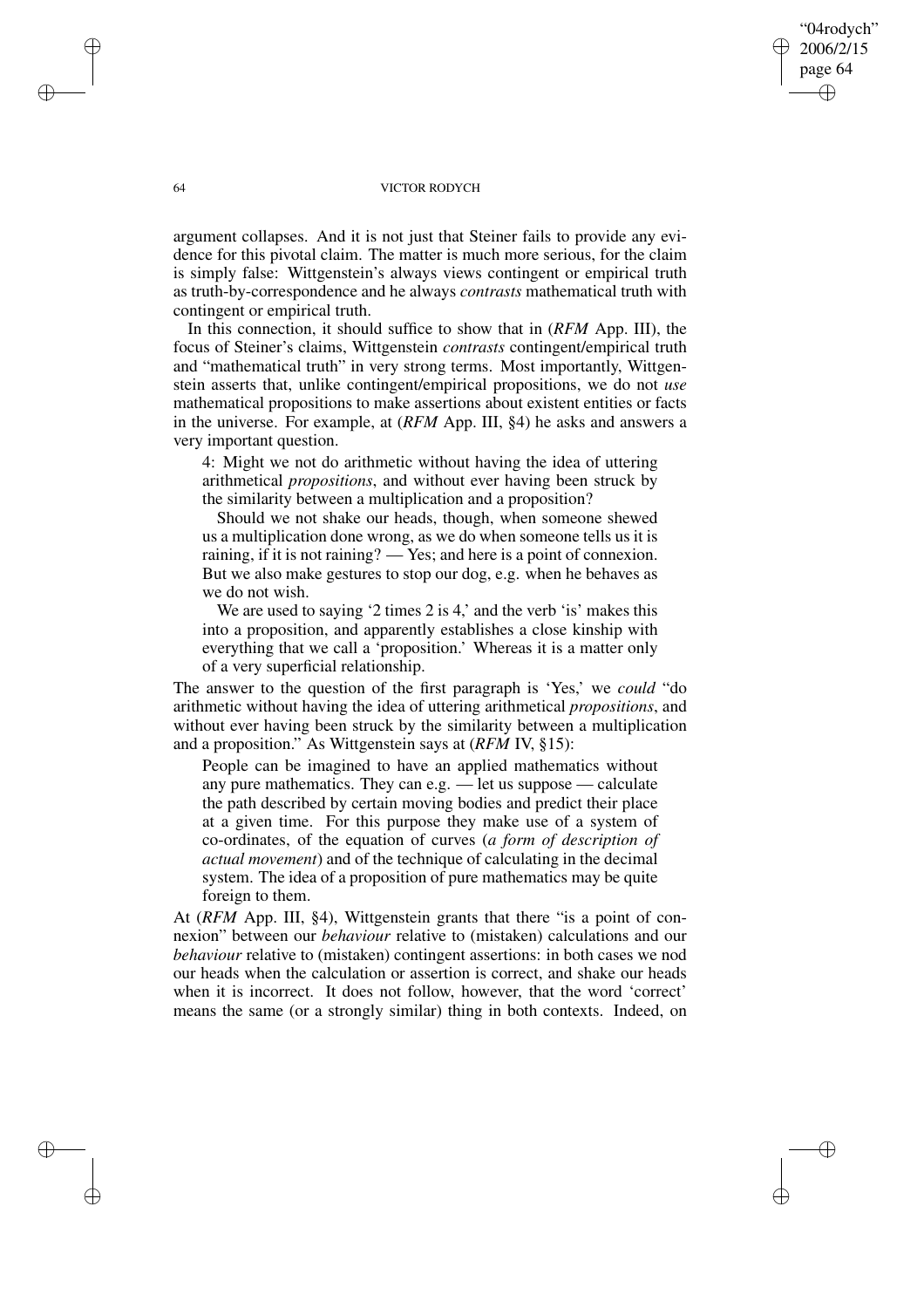✐

✐

✐

✐

Wittgenstein's account, it does not, since a correct calculation is correct by virtue of its agreement with stipulated rules, whereas a correct contingent assertion is correct (i.e., true) by virtue of its agreement with a state of affairs or fact in the world.

But, Steiner might ask, doesn't this 'connexion' constitute a family resemblance between, on the one hand, contingent/empirical propositions and the truth they have, and, on the other hand, mathematical propositions and the truth they have? Wittgenstein answers this question negatively by saying (*RFM* App. III, §4): "We are used to saying '2 times 2 is 4,' and the verb 'is' makes this into a proposition, and apparently establishes a *close kinship* with everything that we call a 'proposition.' Whereas it is a matter only of *a very superficial* relationship" (italics mine). Put differently, the 'propositions' '2 times 2 is 4' and "' $2 \times 2 = 4$ ' is true" bear "only... a very superficial relationship," *not* a medium-to-strong family resemblance, to contingent/empirical propositions — in both cases we say 'correct' and 'incorrect' and we speak of a 'proposition' and its opposite (i.e., its negation), but contingent/empirical truth is a completely different animal from mathematical truth. From this it follows that in his discussion of Gödel in (*RFM*, App. III), not only does Wittgenstein *not* suggest that contingent/empirical truth and mathematical truth are family resemblance concepts, he *strongly suggests* that there is *no* family resemblance between the two,<sup>11</sup> and he always views mathematical truth, even in the *Tractatus*, as symbolic/syntactical in nature. Furthermore, if one insists that since Wittgenstein views contingent/empirical truth and mathematical truth as*similar* things (i.e., concepts with "a point of connexion"), he therefore views 'truth' as a family resemblance concept, this erroneous inference still does not give Steiner what he needs, since Wittgenstein's view on *mathematical truth* remains constant, especially from 1929 through at least 1944 (when he did almost all of his work on mathematics), which means that he does not view *mathematical truth* as a family resemblance concept.<sup>12</sup> That is, even if Wittgenstein viewed truth as a family resemblance concept (which he does

<sup>11</sup> Thus here, in the very text Steiner analyzes, Wittgenstein *clearly* states that, although many think that there is a "close kinship" (a family resemblance?) between a contingent/empirical proposition and a mathematical proposition, the relationship is "very superficial," which strongly indicates that Wittgenstein *denies* a family resemblance between contingent/empirical truth and mathematical truth.

 $12$  Again, Steiner seems partially aware of this when he says (273): "Another source of Wittgenstein's confused reaction to Gödel's theorem has to do with *his view concerning* [*mathematical*] truth..." (italics mine). I have inserted 'mathematical' because, at §6 (and §7, §8, etc.), Wittgenstein is *clearly* discussing *only mathematical truth* when he makes the original question of §6 more precise by asking "Under what circumstances is a proposition asserted in Russell's game?", which he then answers *unequivocally*.

"04rodych" 2006/2/15 page 65

✐

✐

✐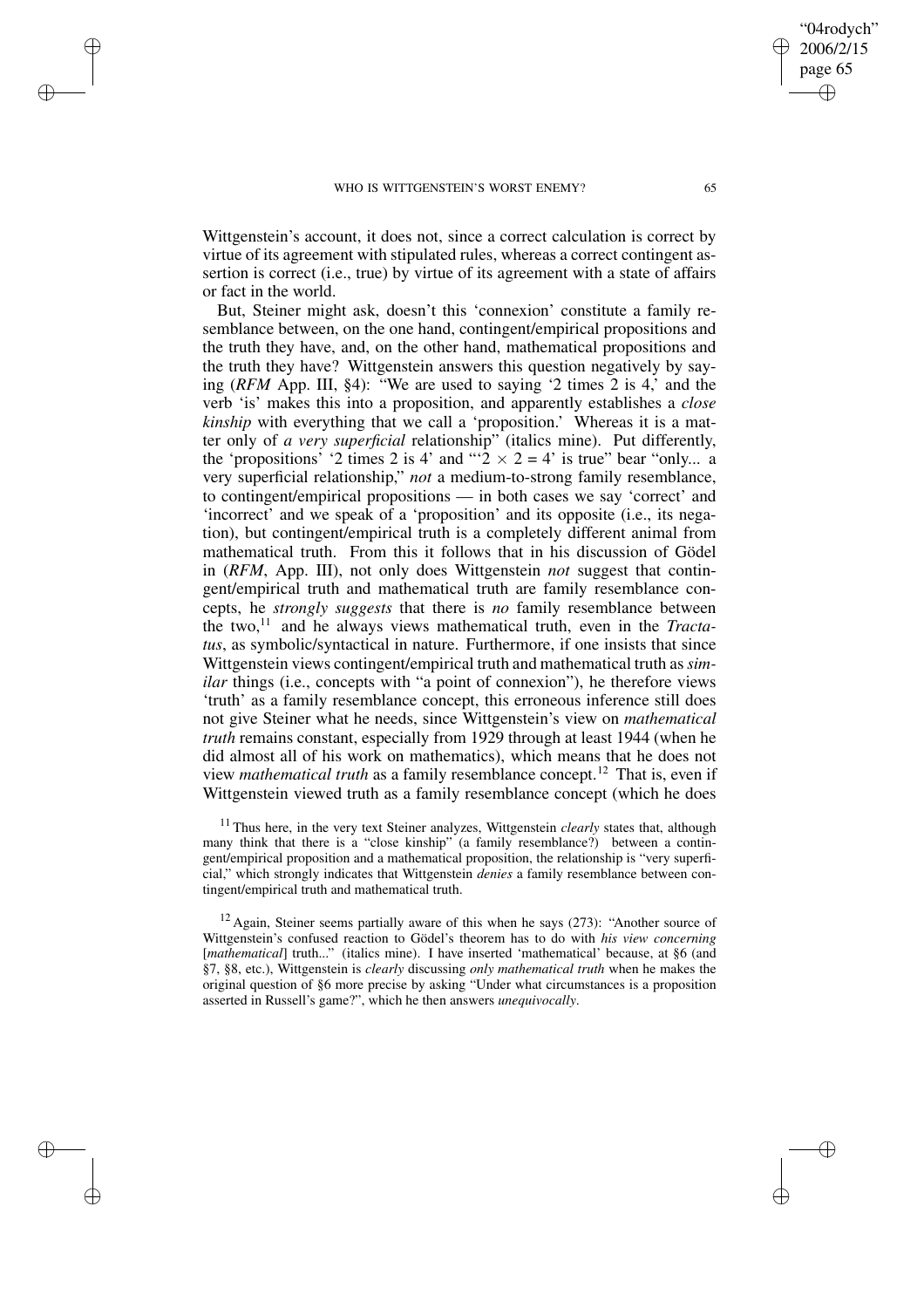✐

✐

## 66 VICTOR RODYCH

not), Steiner's argument requires that Wittgenstein view *mathematical truth* as a family resemblance concept. Since all of the evidence indicates that Wittgenstein *never* viewed mathematical truth as family resemblance concept, Steiner's central *forcing* argument cannot work on Wittgenstein.<sup>13</sup>

This brings us to Steiner's claim that the 'plausible' assertion "that any attempt to formalize all mathematics (as a recursively axiomatized system) is doomed" "fits perfectly the Wittgenstein doctrine that mathematics is a 'motley' of techniques of proof (*RFM*, III, §46), that is, a 'family resemblance' concept" (Steiner, 2001, 261).<sup>14</sup>

<sup>13</sup> In Wittgenstein's *Nachlaß*, there are *no* close occurrences of "mathematical truth" and "family resemblance" (or 'family' or 'resemblance') (i.e., no hits when searching for "mathematischen Wahrheit" or "mathematische Wahrheit" or "mathematischer Wahrheit" *and* 'Familie'). Indeed, there are only 6 occurrences of either "mathematischen Wahrheit" or "mathematische Wahrheit," and none of these, such as (*RFM* IV, §44: MS 125; 62v, September 15, 1942), includes any use of 'Familie' or 'Ähnlichkeit.' Even more fundamentally, there are no close occurrences of 'Wahrheit' and 'Familie' in the *Nachlaß*, and only six somewhat close occurrences of 'wahr' and 'Familie' (i.e., none in the same sentence), none of which are helpful to Steiner's argument. More generally, there are only four occurrences of "family resemblance" in the English translations of Wittgenstein's published works, only nine occurrences of 'Familienähnlichkeit' in the *Nachlaß* (five of which are versions of the Spengler passage at *Culture and Value*, p. 21), and only twelve occurrences of 'Familienähnlichkeiten' in the *Nachlaß*, six of which are versions of (*PI* §67). There are *no* (even medium-sized) passages that contain "ähnlich," "Familie," *and* either 'wahr' *or* 'mathematisch' (or the inflected forms of 'mathematisch'). Obviously, a more thorough investigation can be conducted, but this reasonably thorough search has turned up absolutely no evidence for the claim that Wittgenstein *ever* viewed truth or mathematical truth as a family resemblance concept.

<sup>14</sup> Steiner's much weaker claim that Wittgenstein viewed 'mathematics' as a family resemblance concept — that, e.g., mathematical calculi and 'activities' have a family resemblance — is much more plausible than his claim that Wittgenstein viewed truth or mathematical truth as a family resemblance concept. Still, there are only three close occurrences of 'family' and 'mathematics' in *RFM*: (1) (*RFM* V, §15), where Wittgenstein asks "Why should I not say that what we call mathematics is a family of activities with a family of purposes?," and shortly after (two pages later in MS 126, written on the same day) he says (*RFM* V, §16) that "[w]e might speak of a kind of alchemy in mathematics"; (2) (*RFM* VII, §33), where Wittgenstein says "Mathematics is, then, a family; but *that is not to say that we shall not mind what is incorporated into it*" (italics mine) and then immediately adds "We might say: if you did not understand *any* mathematical proposition better than you understand the Multiplicative Axiom, then you would *not* understand mathematics"; and (3) (*RFM* VII, §42), where Wittgenstein says "When I said that the propositions of mathematics determine concepts, that is *vague*... [for] there is a family of cases." Interestingly, Steiner seems to think that the two occurrences of 'motley' in the English translation of *RFM* (*RFM* III, §46, §48) indicate that mathematics is 'multicolored,' that 'mathematics' is a family resemblance concept, and that mathematical truth is a multicolored, family resemblance concept. What is strange about this is that 'motley' and even 'multicolored' indicate a *variety* or *diversity*, whereas a family resemblance is meant to indicate a particular kind of *similarity*. The German terms translated as 'motley' are "buntes Gemisch" and 'Buntheit,' respectively. The former might be translated as "multi-coloured mix" or "variety of colour," and the latter could be similarly

✐

✐

✐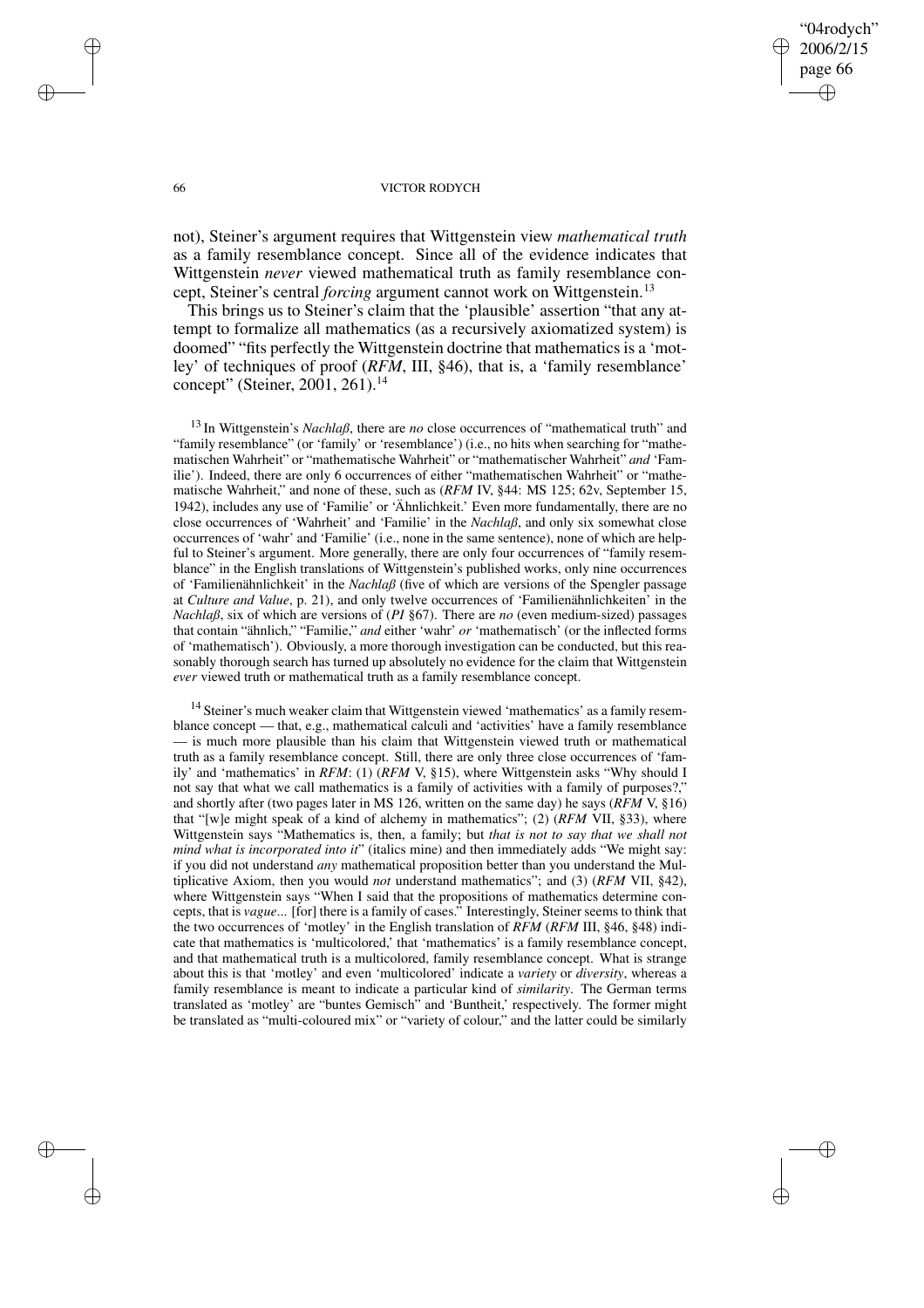✐

✐

✐

✐

To support this claim, Steiner interestingly invokes Wittgenstein's (Conventionalist) view that "[e]very new proof, every new calculation even, adds to mathematics," that "mathematical truth is therefore created, not discovered" (Steiner, 2001, 275).<sup>15</sup> "[F]or a philosopher [i.e., Wittgenstein] who connects the notion of mathematical truth with mathematical proof," Steiner tells us, "Gödel's theorem suggests that the concept of mathematical truth admits of flexibility, is not written in stone" (Steiner, 2001, 260–61). How, one wonders, can this be? Steiner's ingenious answer is, I believe, that since Wittgenstein "connects the notion of mathematical truth with mathemati-

cal proof," he need only flexibly accept a conception of mathematical truth whereby mathematical truth *grows*, in Gödelian cases, non-arbitrarily, by a kind of 'forcing.' Gödel's Theorem gives Wittgenstein a very good reason to *extend* his conception of "true in Russell's system" by adding 'P' to PM to yield the new calculus PM2, and, concomitantly, creating the required *new* conception of "true in  $PM_2$ " for the new calculus. This good reason to extend PM will, naturally, also apply to  $PM<sub>2</sub>$ , and to  $PM<sub>3</sub>$ , and so on, which gives Wittgenstein a good reason to adopt Tarski-truth for mathematical calculi.

translated. What is puzzling is that Steiner speaks of "the Wittgenstein doctrine that mathematics is a 'motley' of techniques of proof (*RFM*, III, §46), that is, a 'family resemblance' concept" *and* he argues, seemingly borrowing 'multicolored' *from* 'motley,' that Wittgenstein should have concluded "that mathematical truth is multicolored." Even if "mathematics is a MOTLEY of techniques of proof," though it follows that mathematical proof techniques are *diverse* (with, *perhaps*, a family resemblance, since they are all techniques of *proof*), it does *not* follow (with or without Gödel's theorem) that *mathematical truth* is multicolored or a family resemblance concept.

<sup>15</sup> It is worth noting that this correct treatment of Wittgenstein's (Conventionalist) conception of mathematical calculi, the growth of a mathematical calculus, and the growth of mathematics as a whole is very hard to reconcile with Steiner's claim that Wittgenstein "slipped into the kind of conventionalism he usually condemned" by thinking that "extending the 'Russell system' by adding undecidable sentences is like defining the rules of a new game, and *is not like discovering new terrain*" (italics mine). As Steiner says, on Wittgenstein's account we create a new calculus (i.e., "add to mathematics") by *every* new proof and *every new calculation* — we don't discover "new terrain" and, in particular, we don't discover the pre-*existing* terrain *that* such-and-such proposition was all along provable in our calculus. (Though Steiner might not wish to state Wittgenstein's Radical Constructivism in such radical terms, how can he say, with Wittgenstein, that a new calculation and a new proof "adds to mathematics" if there *pre-existed a fact* (i.e., some terrain) that the proved proposition was provable before it was proved?). This radical view *is* Wittgenstein's view and, though Steiner calls it an uncharacteristic 'slip' on p. 275, he articulates it on p. 274 and there uses it to argue that Wittgenstein should accept the *growth* of intra-systemic mathematical truth (and, thereby, Tarski truth for mathematics). At footnote #41, Steiner even grants that at the time of writing (*RFM* App. III) Wittgenstein held the radical view of autonomous calculi I have presented here and elsewhere. See Section 6.

"04rodych" 2006/2/15 page 67

✐

✐

✐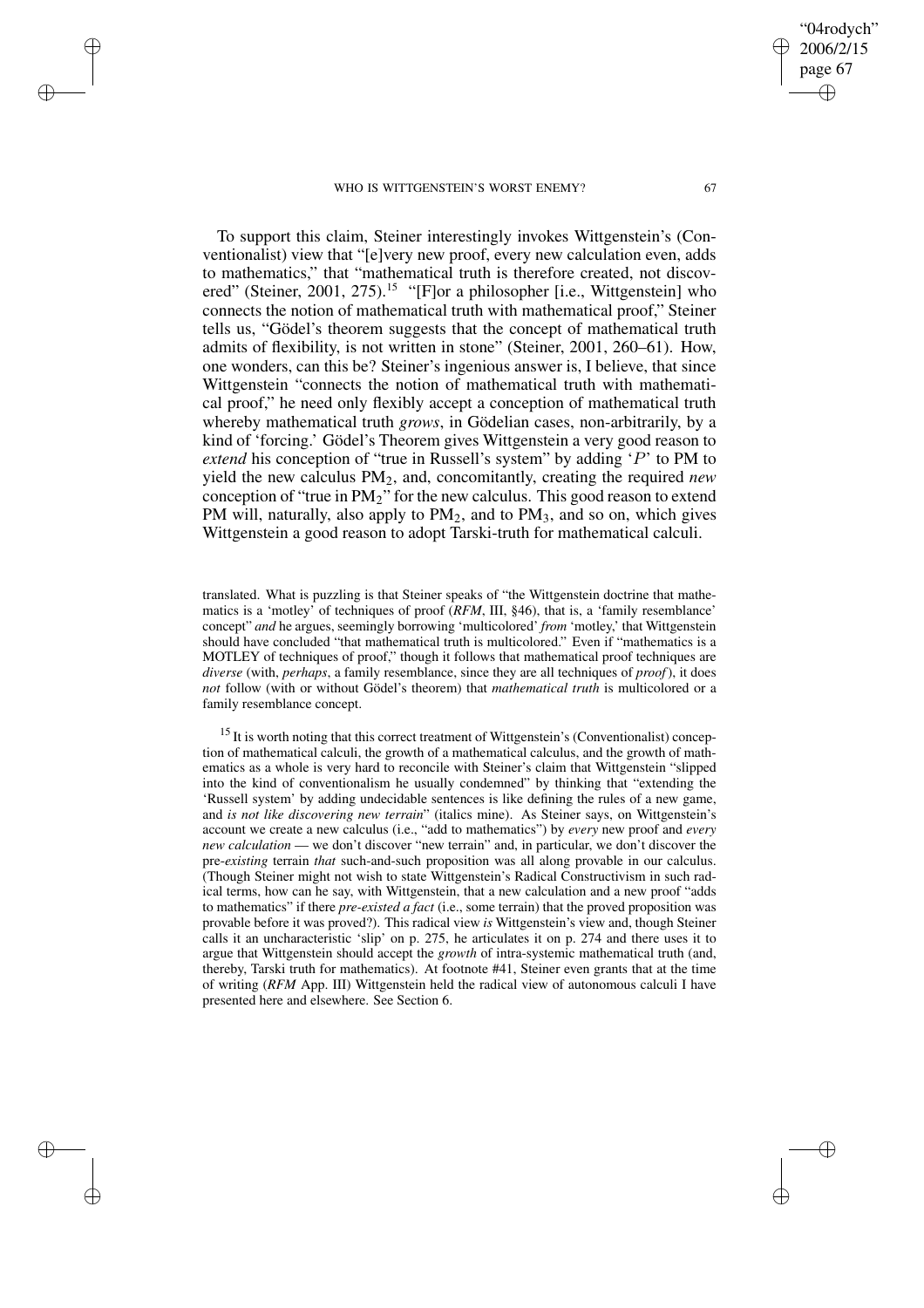68 VICTOR RODYCH

"04rodych" 2006/2/15 page 68

✐

✐

✐

✐

A mathematical characterization of truth is given for Arithmetic (Tarski's), according to which all theorems of Arithmetic are true. We want to extend this concept of truth to other sentences than the theorems of Arithmetic, while leaving the *laws* of truth intact. We are offered the choice of calling the Gödel sentence, or its negation, true. Gödel's theorem in its semantic version shows that calling the negation of the sentence true will violate one of the fundamental laws of arithmetic truth — which is that a generalization of  $\phi$  is true if and only if  $\phi$  itself is satisfied by every natural number. Why? Each substitution instance of the Gödel theorem, we can show, is provable in Arithmetic; therefore, each substitution instance is Tarski-true. But since it is also a theorem (provable in set theory) that every number is designated by some numeral, the truth of each substitution instance implies the truth of the generalization, *i.e.*, the Gödel sentence, G. (Steiner, 2001, 277–78)

In short, "what is true in one system may be mathematically fixed by what is provable in another" (Steiner, 2001, 278).

Interestingly, Steiner considers an objection to this argument presented to him by Burton Dreben and Juliet Floyd.

Suppose Wittgenstein were to appear before us and say, 'It is correct that a Tarski-type truth definition can be used for a mathematical proof of Gödel's theorem. So I was wrong... But I still maintain that Tarski-truth is not truth. The mathematical notion "Tarski truth" gives no enlightenment whatever *concerning truth as it is used in mathematics* [italics mine]. Thus, we have a dilemma: if we stick to the customary notion of mathematical truth, Argument  $A$  ["an informal version of a 'semantical' proof of Gödel's theorem"] is in fact invalid. And if we use an "artificial" notion, like Tarski's, we can prove the theorem, but get no enlightenment.' (Steiner, 2001, 268)

In response to this, Steiner argues:

[T]o raise this dilemma, *i.e.*, to make a sharp boundary (on Wittgenstein's behalf) between 'true' and 'Tarski true', is to overlook the organic relation between the two which is illuminated brightly by Gödel's theorem. Namely, the mathematician who has proved Gödel's theorem, and who wants to extend the 'Russell notion' of truth (truth as provability in *Principia Mathematica*, or, as in our treatment, PA) to cover the undecidable sentence  $P$ , has no choice whatever — he *must* adopt Tarski truth as the extension of 'true' in light of Gödel's theorem! (Steiner, 2001, 268)

Steiner's argument is ingenious, in my opinion, because it (seemingly) enables Wittgenstein to accommodate Gödel's Theorem *and* Wittgenstein's

✐

✐

✐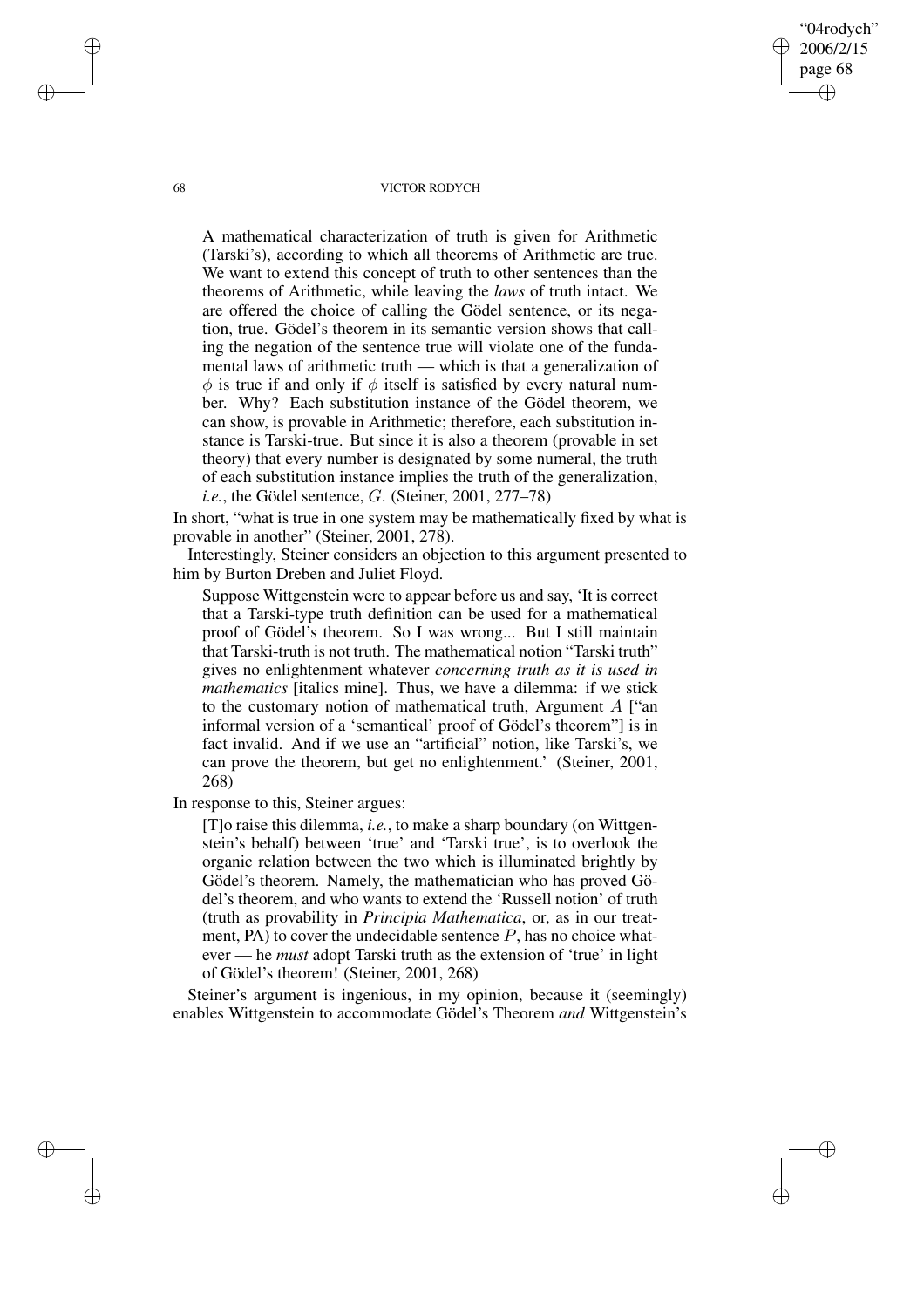own unification of proof and mathematical truth by utilizing Wittgenstein's notions of family resemblance and mathematics-by-invention. On the positive side, there can be no doubt that Wittgenstein saw the organic growth of the concept of number (*PI* §67), from natural to rational to irrational to imaginary, in this manner (though, as I have argued in my (1999b) and (2000a), he also viewed pseudo-irrationals, lawless irrationals, and transfinite cardinals as violations of this organic growth). But would or should Wittgenstein be compelled by Steiner's reasoning?

## 5. *Wittgenstein's Formalism*

✐

✐

✐

✐

The answer is 'No,' which brings us to the second reason that Steiner's argument fails, namely, because it conflicts with Wittgenstein's view that a mathematical language-game is a formal, purely syntactical calculus whose only 'interpretation' is the *application* we have given it to the real world (e.g., in physics). On Wittgenstein's account, the problem with Gödel's First *Incompleteness* Theorem, as it is standardly called and interpreted, is that it presupposes a distinction between syntax and semantics *within* mathematics between, e.g., mathematical proof and mathematical truth, mathematical term and mathematical object, mathematical calculus and mathematical model — when, in fact, mathematical terms and propositions are not *about* anything ("[i]n mathematics... *nothing* is meaning"). When, e.g., Steiner says that "since it is also a theorem (provable in set theory) that every number is designated by some numeral, the truth of each substitution instance implies the truth of the generalization, *i.e.*, the Gödel sentence, G" (Steiner, 2001, 278),<sup>16</sup> Wittgenstein would *begin* by saying (*PR* §109) that "[a]rithmetic doesn't talk about numbers, it works with numbers." <sup>17</sup> It, therefore, is misleading to say, with Steiner,<sup>18</sup> that Wittgenstein's anti-Platonism prompts his opposition to Gödel's Theorem, since the very idea that a mathematical calculus is *incomplete* is anathema to Wittgenstein.<sup>19</sup> Even on the broadest

<sup>16</sup> See (MS 163;  $37v-38r$ ; July 8, 1941): "The mathematical fact that we have here an arithmetical proposition which can neither be proved nor disproved in P does not interest me."

<sup>17</sup> Cf. (*PR* §§157 & 159), (*PG* 333), and (*RFM* V, §16, par. 2–3).

<sup>18</sup> Steiner (2001, 273): "Wittgenstein... fell prey to Gödel phobia, first, because Gödel's theorem had become an icon of mathematical realism — the idea that mathematical truth is distinct from the activity of proving theorems."

<sup>19</sup> See, e.g., (*PR* §158): "Where a connection is now known to exist which was previously unknown, there wasn't a gap before, something incomplete which has now been filled in!" "That is why I have said there are no gaps in mathematics. This contradicts the usual view."

✐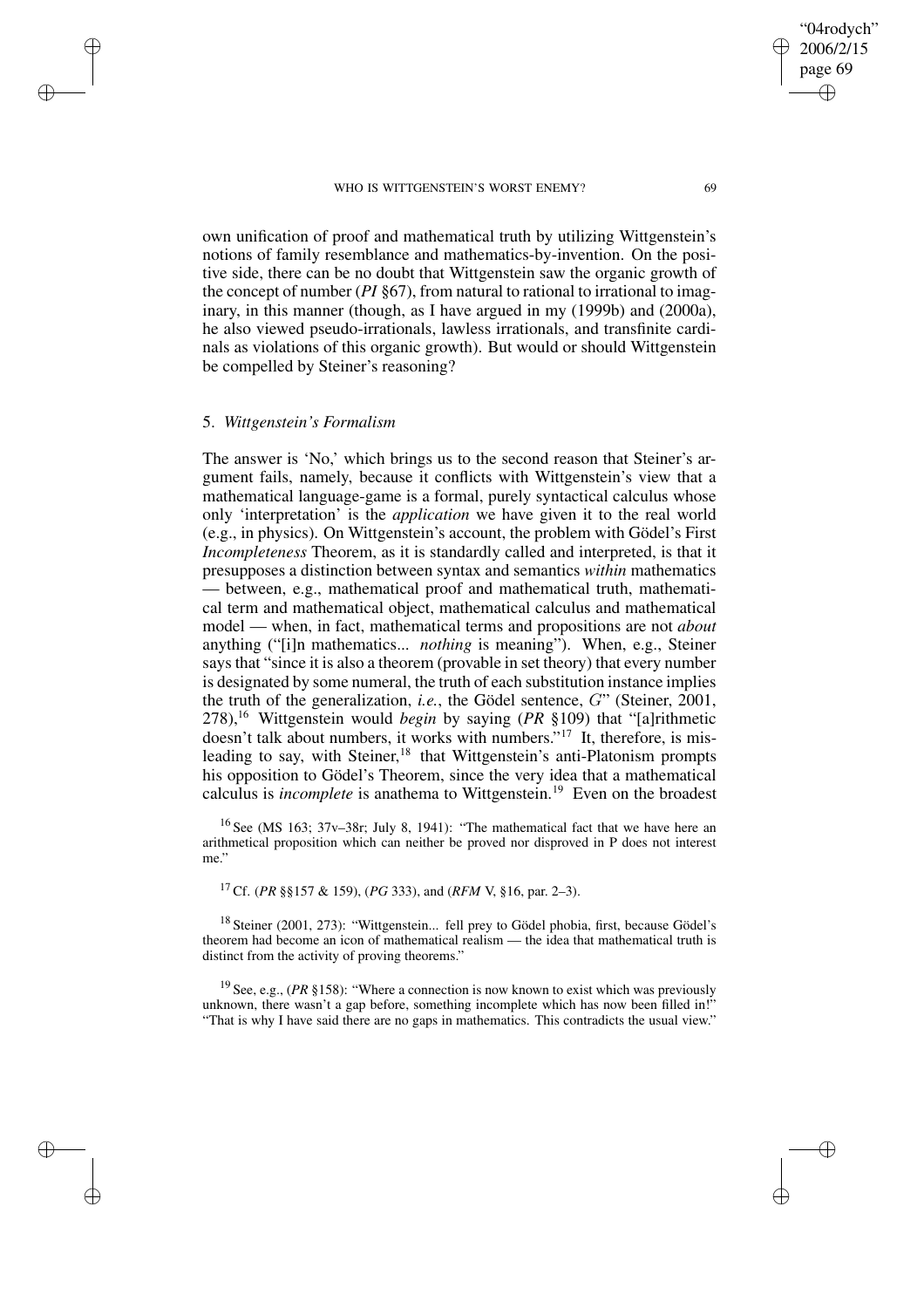"04rodych" 2006/2/15 page 70 ✐ ✐

✐

✐

## 70 VICTOR RODYCH

interpretation of Wittgenstein's philosophy of mathematics, the only propositions *of* a mathematical calculus are those that are provable or refutable *within* that calculus. Thus, for Wittgenstein, it is a mistake to talk, on the one hand, of the *language* of, e.g., PM, and on the other hand, of the *propositions* provable or refutable *in* PM. This is *precisely* why, at (§7), Wittgenstein says that *if* there are "true propositions which are written in [Russell's] symbolism, but are not provable in Russell's system," they must be "true in *another* system, i.e. can rightly be asserted [i.e., proved or assumed as axioms] in another game." As I have said, a true but unprovable proposition of PM is a contradiction-in-terms for Wittgenstein, *but so is* a true mathematical proposition that is not presently provable (or proved) in *any* existent mathematical calculus. This is why Wittgenstein says that *if* there exists a true mathematical proposition that is not provable in PM, it must be provable in some other existent mathematical 'system.'

What is especially interesting about Steiner's argument is that, at least on my interpretation of Wittgenstein's Philosophy of Mathematics, Wittgenstein says that every new proof creates a new calculus — that (*PG* 371) "a mathematical proof incorporates the mathematical proposition into a new calculus, and alters its position in mathematics." In the middle period, Wittgenstein says, e.g., that "[i]f I find a formula for the roots of an equation, I've constructed a new calculus; I haven't filled in a gap in an old one" (*PG* 373). Later, at (*RFM* V, §9; MS 126, 1942), Wittgenstein famously says that "the further expansion of an irrational number is a further expansion of mathematics." What is deceiving, in light of Steiner' argument, is that in these cases we have a calculus, say  $\Gamma_1$ , which we *extend* in accordance with the rules of  $\Gamma_1$ , yielding a new calculus,  $\Gamma_2$ . On Wittgenstein's view, it is appropriate to call this an 'extension' because we have proved a proposition, and created a new calculus, *without altering the rules or axioms of the original calculus*. We have, therefore, the creation of a new calculus as the *organic extension* of another. Indeed, on my interpretation,<sup>20</sup> Wittgenstein *needs* this account to enable him to identify "true in Γ1" with "proved in Γ1" (*not* "provable in

<sup>20</sup> See my "Wittgenstein's Anti-Modal Finitism," *Logique et Analyse*, Vol. 43, No. 171– 172, 2000 (published January 2003), pp. 266ff.

✐

✐

✐

<sup>&</sup>quot;Mathematics cannot be incomplete; any more than a sense can be incomplete." Wittgenstein's views on the completeness of mathematical calculi (and the creation of new calculi by extending existent calculi, bit-by-little-bit) are closely related to his opposition to mathematical continuity and the notion of a gapless mathematical continuum consisting of *all* the real numbers. Cf. (*PR* §181; *PG* 472–73): "What criterion is there for the irrational numbers being complete?" "This shows clearly that an irrational number isn't the extension of an infinite decimal fraction, it's a law." "If  $\pi$  were an extension, we would never feel the lack of it', i.e. it would be impossible for us to observe a gap." Cf. (*RFM* V, §34).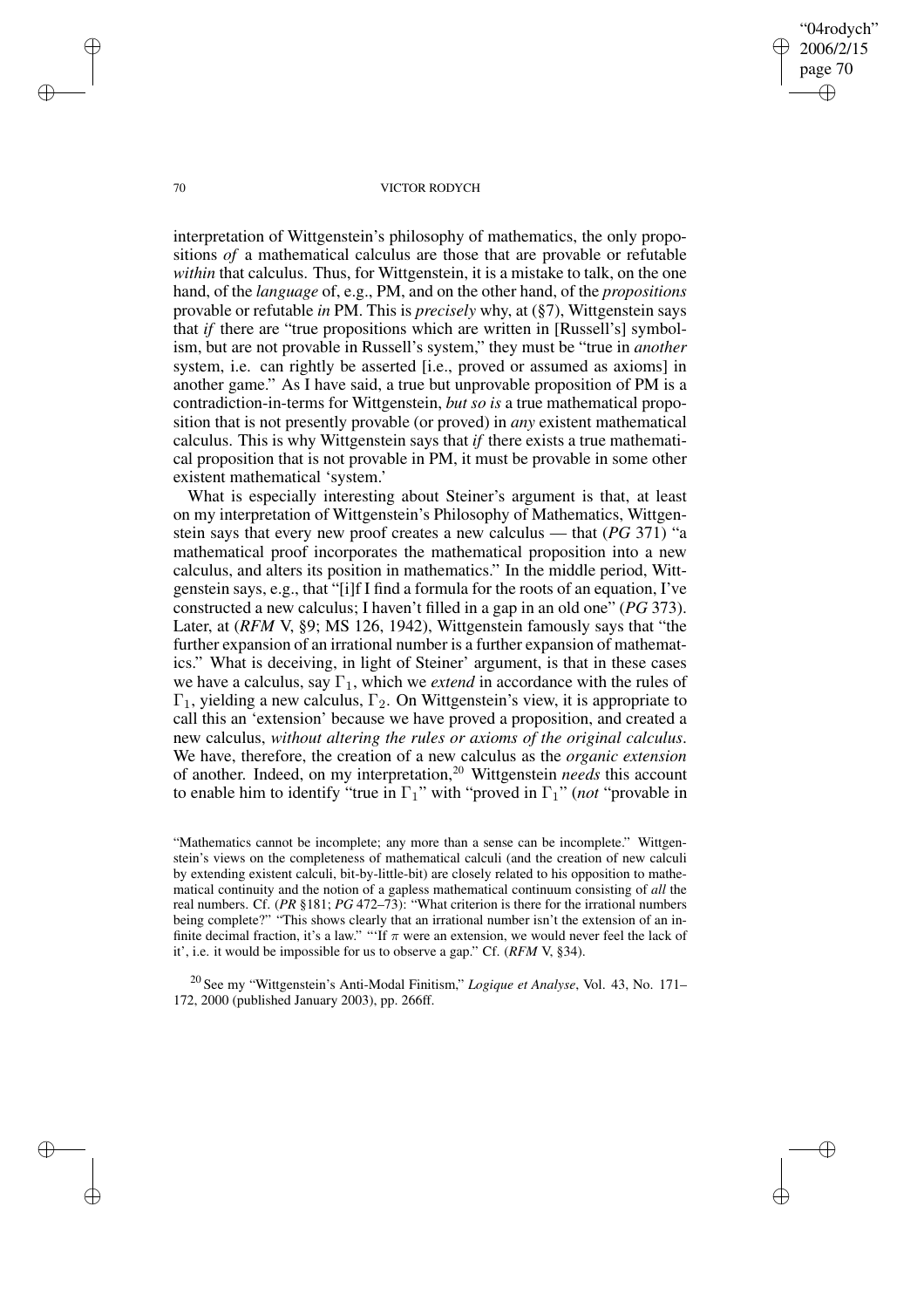✐

✐

✐

✐

Γ1"), while accommodating the *rational search* for decisions of mathematical conjectures (e.g., Goldbach's Conjecture). The crucial point, however, is that this is *not* what Steiner is talking about. We have a proof that a certain concatenation of symbols is independent of, say, PA, if PA is consistent, and we have Wittgenstein's identification of "true in PM" with "proved/provable in PM"; we do not have a new proof of a proposition using the (unaltered) rules of PM. Steiner grants that one is not compelled to extend PM to  $PM<sub>2</sub>$ — since one can simply "refus[e] to extend the notion [of "true in *PM*"]"<sup>21</sup> — but he argues that Wittgenstein *should* allow the extension because of the organic relation between "'true' and 'Tarski true'." Given this organic relation, Wittgenstein should or will "want[] to extend the 'Russell notion' of truth... to cover the undecidable sentence  $P$ ,"<sup>22</sup> which gives him "no choice whatever — he *must* adopt Tarski truth as the extension of 'true' in light of Gödel's theorem."

The key difference between the two cases of calculus extension/creation is that, in Wittgenstein's case, we accept the proved proposition as a true proposition in the newly created calculus  $\Gamma_2$  (i.e., as "true in  $\Gamma_2$ ") because it was proved using the rules and axioms of  $\Gamma_1$ . The "organic relation" in this

<sup>21</sup> Steiner, op. cit., p. 268: "The only way to avoid adopting Tarski's notion of truth (other than, of course, refusing to extend the notion at all) isto attack the theorem, so we return to my original conclusion: Wittgenstein's 'prose' is *in effect* ([...]) an attack on Gödel's theorem... We shall see in Section 6 that Steiner's inability to see that Wittgenstein's attack on Gödel's theorem is, at bottom, nothing more than the claim that "a true but unprovable mathematical proposition" is a contradiction-in-terms from one (i.e., *Wittgenstein's*) standpoint — which is really a "refus[al] to extend the notion at all" — creates a tension that permeates Steiner's paper.

<sup>22</sup> In her (2001), Floyd says (301): "Indeed, Steiner holds that Wittgenstein *should* have said about Gödel's proofs what I claim he *did* say." This is highly misleading, since Floyd only agrees that Wittgenstein would say that 'truth' is a family resemblance concept (300). On p. 300, Floyd poses Steiner's challenge as: "[I]s it false to say that Gödel's first incompleteness theorem is a result about *mathematical* (or at least *arithmetical*) *truth* — namely, that the totality of such truths cannot be recursively axiomatized in a single formal system?" Since Steiner thinks Wittgenstein '*should*' answer this question negatively, and Floyd says she and Steiner agree about 'should' viz. '*did*,' this suggests that Floyd claims that Wittgenstein would answer the question negatively. On the other hand, Floyd says that (304) "Wittgenstein would deny that ['Tarski's model-theoretic'] account resolves the philosophical questions at stake in arguments about the nature and scope of mathematics" and that "he would have questioned whether Tarski's model-theoretic account of truth definitions for formalized languages yields a philosophical account of our notion of *mathematical truth*." Does this mean that Floyd thinks Wittgenstein would answer the original (300) question *positively*? If so, since Floyd does not say *why* Wittgenstein would answer this question positively or why Wittgenstein would 'deny' or 'question' "Tarski's model-theoretic account," we are never told what Wittgenstein's position is (or what Floyd's interpretation of Wittgenstein *on this matter* is).

"04rodych" 2006/2/15 page 71

✐

✐

✐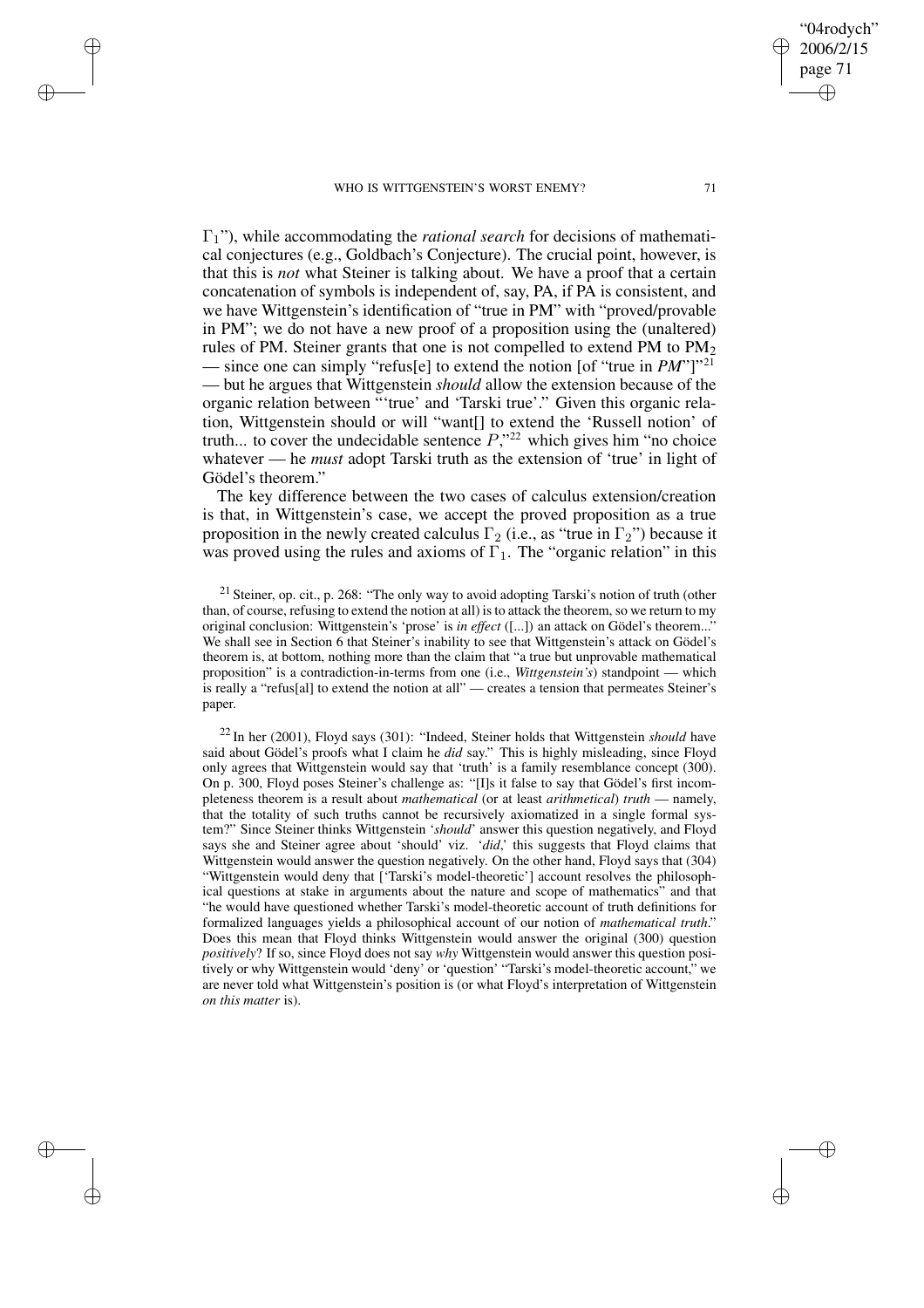"04rodych" 2006/2/15 page 72 ✐ ✐

✐

✐

## 72 VICTOR RODYCH

case is so clear and strong that most mathematicians and philosophers would say that we have *not* created a new calculus, but rather we have proved the proposition in  $\Gamma_1$ . In Steiner's case, however, we have a conditional proof that  $P'$  is neither provable in PM not refutable in PM. If someone finds a proof of 'P' or its negation in PM, we cannot simply say we have created a new (extended) calculus,  $PM<sub>2</sub>$ , since  $PM<sub>2</sub>$  (and PM) is inconsistent. If PM is consistent, we will not be able to use the axioms and rules of PM to prove 'P.' The two cases could not be more dissimilar. What reason, then, would Wittgenstein have for *wanting* to call 'P' either true or false — for wanting, more particularly, to "extend the 'Russell notion' of truth... to cover the undecidable sentence P"? The *only* reason there could be, and the only reason Steiner offers, is a *semantic* reason: If PM is consistent, then 'P' is true because there does not exist a natural number with a particular property and that is precisely what 'P' *says or means*. This, of course, is the standard interpretation of Gödel's theorem; as Steiner says, "[e]ach substitution instance of the Gödel theorem... is provable in Arithmetic," and "the truth of each substitution instance implies the truth of the generalization, *i.e.*, the Gödel sentence, G." Virtually everyone accepts this line of reasoning, but Wittgenstein does not. For Wittgenstein, standard number-theoretic propositions *do not say anything about* "the set of natural numbers" because they do not say or mean anything in this sense. Thus, a universally quantified formula is not true in PM on condition that every substitution instance is provable — it is true *iff* it is proved in PM. If, therefore, we asked Wittgenstein, following Steiner, to choose to call 'P' either true or false, he would ask us which system it has been proved or refuted in. Steiner will tell him 'none,' but then point out that if ' $\overline{P}$ ' is added to PM, we must call it true, otherwise we "will violate one of the fundamental laws of arithmetic truth which is that a generalization of  $\phi$  is true if and only if  $\phi$  itself is satisfied by every natural number." Wittgenstein will ask *why* we want to add 'P' to PM. Steiner seems to have two answers at this juncture: first, 'P' has a strong organic (i.e., syntactic) relation to the propositions of PM (e.g., it is a "wellformed proposition" in the language of PM); second, as a number-theoretic proposition, 'P' must be either true or false.

Wittgenstein's response to the first point is given in (§7): a proposition that is true or false and "written in [Russell's] symbolism," but not provable or refutable in PM, must be proved/provable or refuted/refutable "in another [existent] system." But this simply is not the case with  $P$ .' At the moment that Gödel proves his theorem,  $\hat{P}'$  is homeless — it is "written in [Russell's] symbolism," but it is neither provable or refutable in any existent system. For Wittgenstein, the fact that we have a "well-formed" concatenation of symbols in Russell's symbolism cannot, in and of itself, tell us whether that concatenation is a mathematical proposition; the fact that  $P'$ 

✐

✐

✐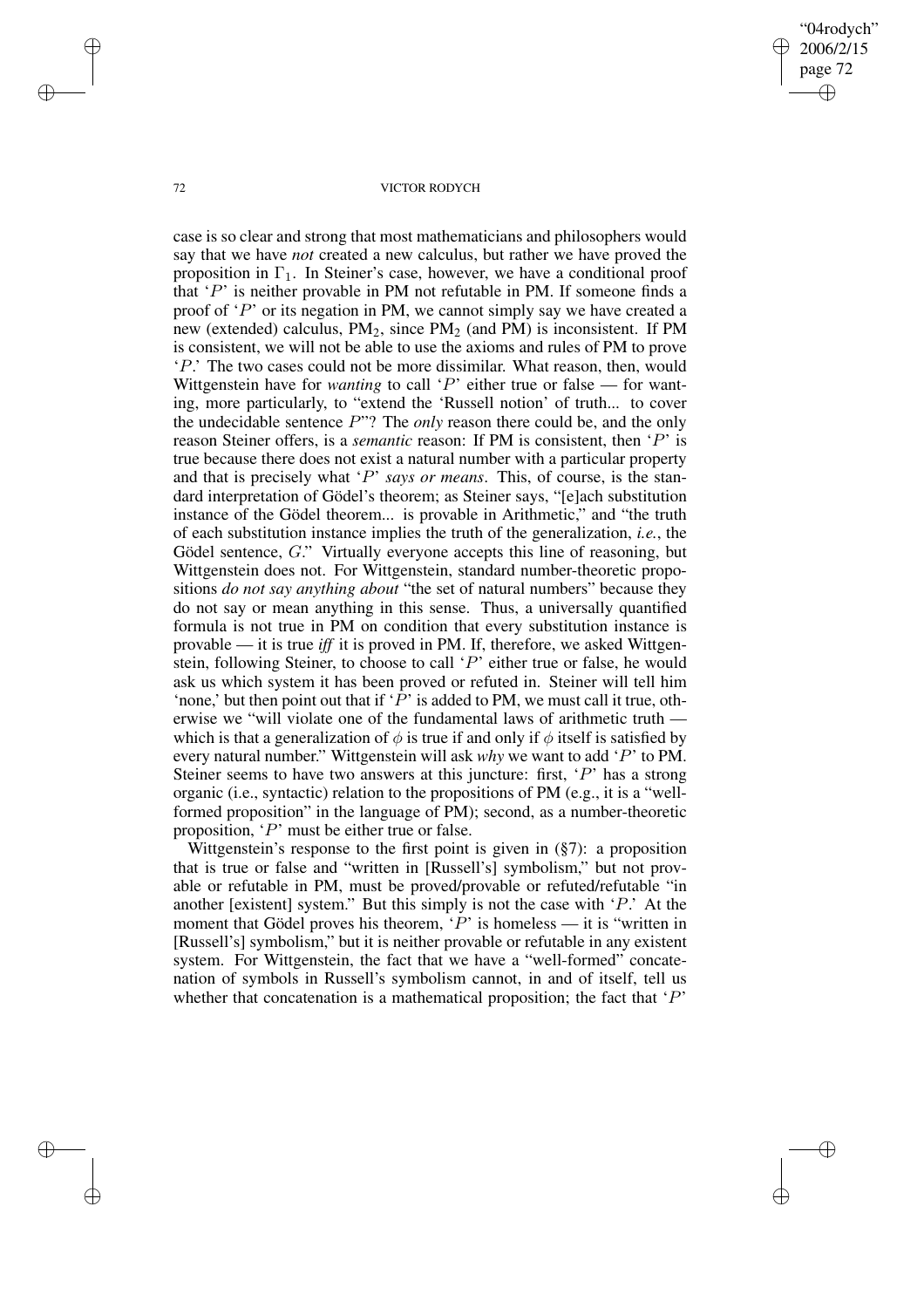✐

✐

✐

✐

has a strong organic (i.e., syntactic) relation to the propositions of PM is *irrelevant* to Wittgenstein. Since Steiner's entire argument rests on the claim that Wittgenstein has a good *Wittgensteinian* reason to make 'P' a home, in  $PM<sub>2</sub>$ , the only reason left is that 'P' must be either true or false, which is clearly a *semantic reason*. "[T]hough calling the Gödel sentence for *PM* true may involve an extension of the concept of truth," Steiner says, "the extension is not arbitrary (except in that we are not compelled to extend it), but mathematically fixed in advance by the rules of *PM*" (Steiner, 2001, 278).<sup>23</sup> We are *not* compelled to call 'P' true or false, but *if* we want to do so, we *must* call 'P' true, we must extend PM, and we must extend out concept of truth. If, that is, we accept the standard semantics for number theory or "Gödel's theorem in its semantic version," or we grant that  $'P'$  is a wellformed number-theoretic proposition, we *are* compelled to grant that 'P' is either true or false, which, in turn, compels us to grant that it is true, to extend PM and our concept of truth (i.e., to "true in PM2"), and, because this forcing can be reiterated *ad infinitum*, to adopt Tarski truth for mathematics.

The problem for Steiner is that Wittgenstein does not and cannot accept these *semantic* presuppositions. As I have just said, the fact that an expression has a particular syntactical form does not, of itself, ensure that it is a mathematical proposition. Furthermore, a *central*, *distinguishing* feature of Wittgenstein's Philosophy of Mathematics, from 1929 through 1944, is that expressions that (semantically) quantify over (i.e., speak about) "an infinite mathematical domain" are either non-mathematical expressions (e.g., *PR* §§126 & 174; *PG* 451–52) or must be understood in a non-standard, piecemeal way. In his intermediate period (1929–34), Wittgenstein maintains that an expression is a meaningful *mathematical* proposition *only* within a given calculus (*PG* 376, *PR* §152) and *iff* we *knowingly* have in hand an applicable and effective decision procedure by means of which we can decide it [(*PR* §§148–152), (*PG* 366, 387, 451–52, 468)]. There cannot be "undecidable propositions," Wittgenstein argues (*PR* §173), because such 'propositions' would have no 'sense,' "and the consequence of this is precisely that the propositions of logic lose their validity for [them]" — the Law of the Excluded Middle does *not* apply and, hence, "we aren't dealing with propositions of mathematics" [(*PR* §§121 & 151); cf. (*PG* 367– 368)]. In Wittgenstein's later period, where these positions are somewhat softened, Wittgenstein says as late as 1942 that the 'proposition' "[T]he pattern  $\phi$  (...e.g. '770') will occur in the infinite expansion of  $\pi$ " is 'queer' (*RFM* V, §9) and that if you say "the rule of expansion *determine*[s] the series completely" and hence that "it must implicitly determine *all* questions

"04rodych" 2006/2/15 page 73

✐

✐

✐

 $2<sup>23</sup>$  As noted above in Note #21, Steiner similarly says (p. 268): "The only way to avoid adopting Tarski's notion of truth (*other than, of course, refusing to extend the notion at all*) is to attack the theorem..." (italics mine).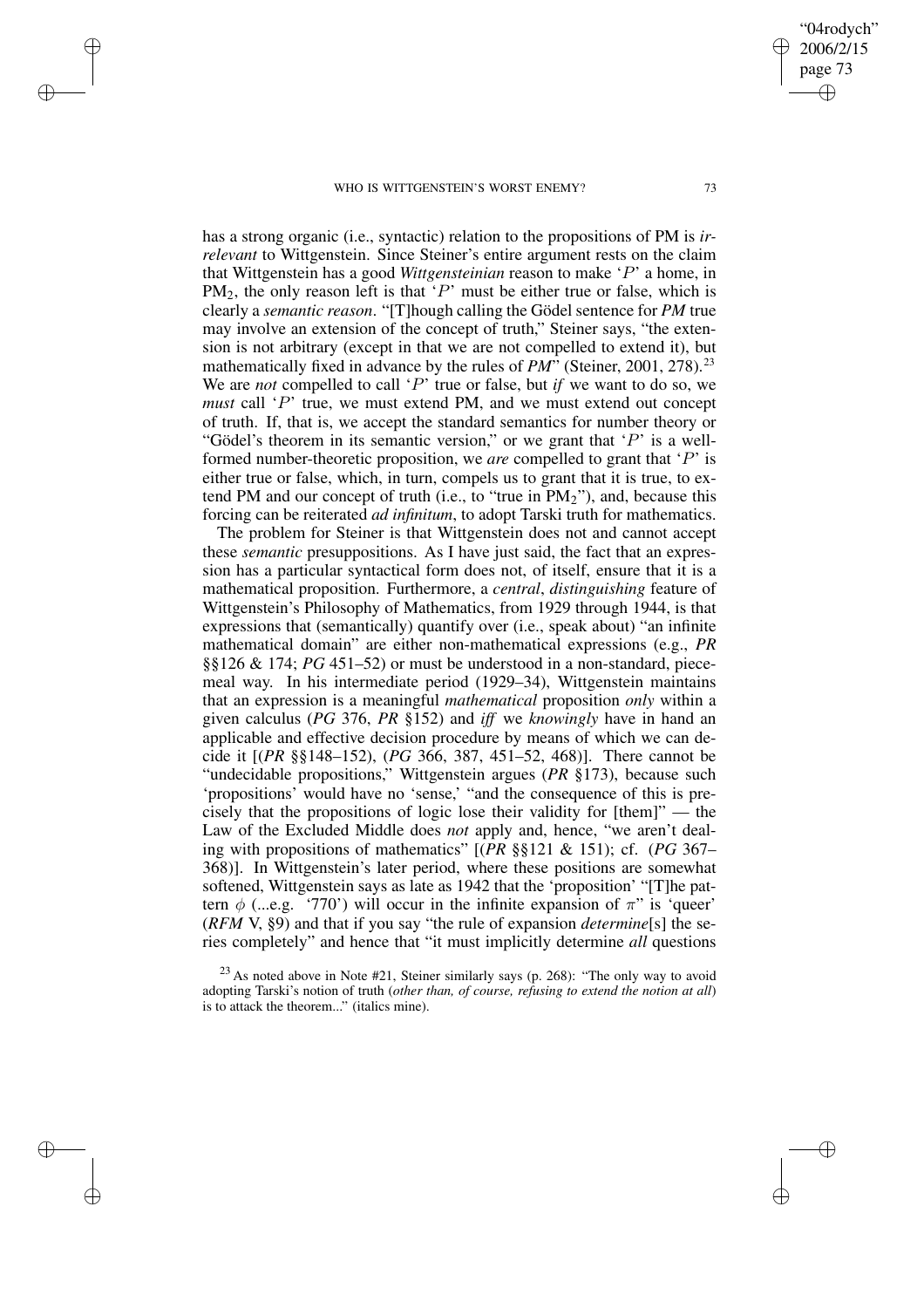"04rodych" 2006/2/15 page 74 ✐ ✐

✐

✐

## 74 VICTOR RODYCH

about the structure of the series," "you are thinking of *finite* series" (*RFM* V, §11; italics on 'finite' mine). At (*RFM* V, §9), Wittgenstein reaffirms his intermediate position on algorithmic decidability, saying that "[t]he question... changes its status, when it becomes decidable," "[f]or a connexion is made then, which formerly *was not there*." And, at (*RFM* V, §§9–13, 17), Wittgenstein repeatedly stresses that the invocation of the Law of the Excluded Middle in such cases begs the question: "When someone hammers away at us with the law of excluded middle as something which cannot be gainsaid, it is clear that there is something wrong with his question" (*RFM* V, §10). This is an unorthodox view, yes, and it may be an indefensible view, but it is *Wittgenstein's* view, not an aberration from Wittgenstein's view.

The foregoing considerations show that Wittgenstein's (§8) 'riposte' does *not* "ignore[] Wittgenstein's own views about 'family resemblance' concepts and about mathematical proof." Wittgenstein has no Wittgensteinian reason to "want[] to extend the 'Russell notion' of truth... to cover the undecidable sentence P." The only Wittgensteinian reason that Wittgenstein could have for extending *PM* to include 'P' would be if 'P' *were needed* in an application of *PM* to the real world (i.e., in *mufti*), for "[i]t is the use outside mathematics, and so the *meaning* ['*Bedeutung*'] of the signs, that makes the sign-game into mathematics" (*RFM* V, §2; MS 126, October 28, 1942). But there is no such reason *for Wittgenstein*, since he doubts and/or denies that 'P' has any useful application. "Which extra-mathematical application can we give to Gödel's theorem?" (MS 163, 42r–42v; July 11, 1941), Wittgenstein rhetorically asks; "What application do we have for a proposition that mathematically asserts its own unprovability?" (42v). At (*RFM* App. III, §19) Wittgenstein explicitly says that we "can make no use of  $[{}'P'$ ]," and at (MS 121, 80r; December 31, 1938) he states that "[m]ost importantly, you do not have the slightest use for such a sentence." <sup>24</sup> Indeed, just as Steiner says "that the Gödel sentence  $P$  has no mathematical interest" (Steiner, 2001, 272), Wittgenstein says *in 1944* (MS 124, 115r; March 10): "What's unphilosophical in Gödel's essay is that he doesn't understand the relationship

✐

✐

✐

 $24$  Cf. (MS 121; 34v–35r, June 9, 1938): "Someone once said mathematics is the handmaiden of the sciences; and whether or not it is now, its whole behaviour derives from the fact that it once *was*. In everything it imitates its earlier mistress." For Wittgenstein, this last fact has two faces. On the one face, a formal calculus is only a mathematical calculus (language-game) if it has an application to the real world in a realm of contingent/empirical propositions; on the other face, mathematics has, almost from the very beginning, borrowed the viewpoint and terminology of contingent/empirical propositions and the modern scientific approach, which has created the erroneous "conception of mathematics as the physics of 'mathematical objects'" (MS 163, 46r–46v; July 11, 1941). See note #30, below.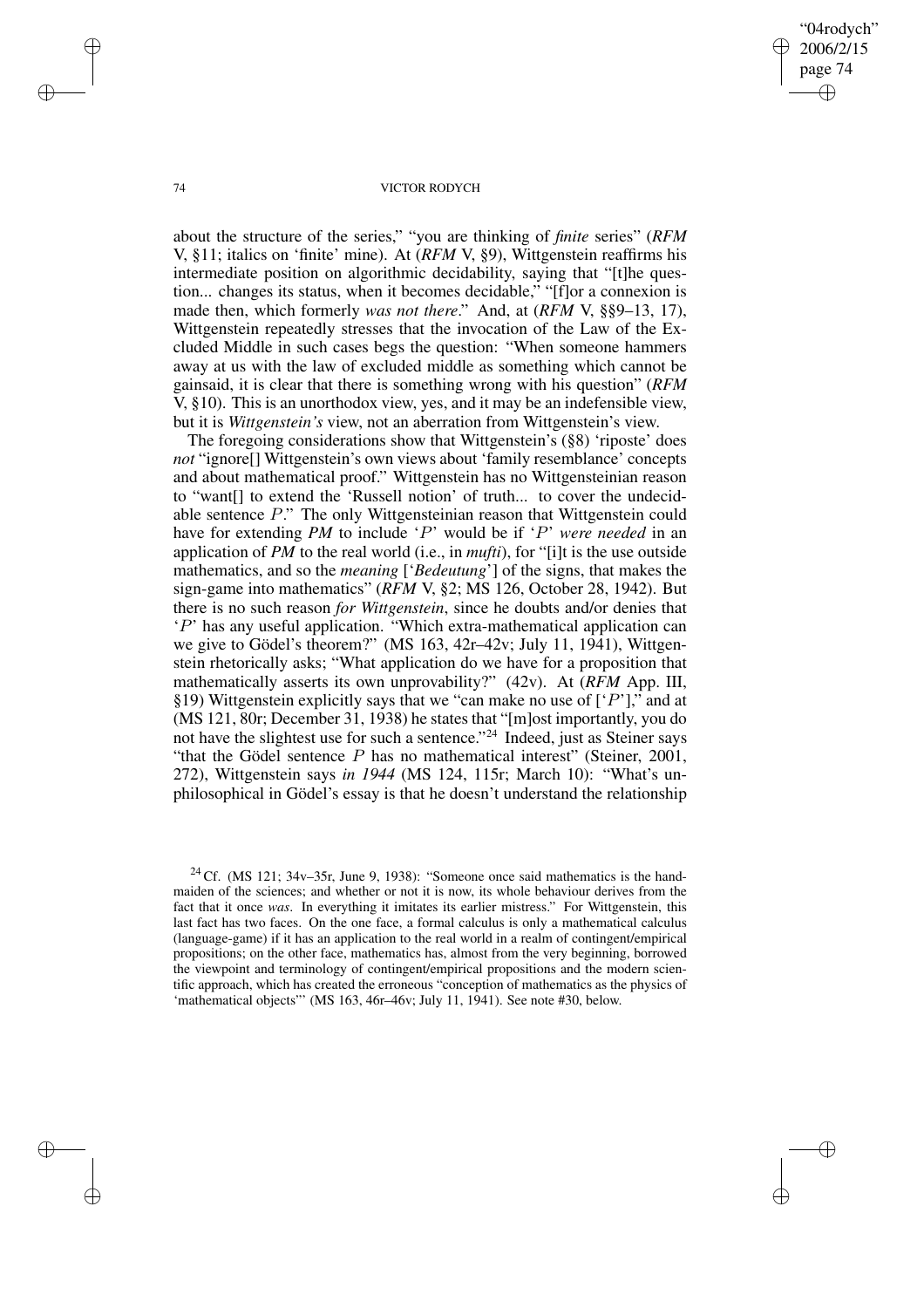between mathematics and its application. In this, he maintains the slippery concepts of most mathematicians." 25

## 6. *Steiner's Two Later Wittgensteins*

✐

✐

✐

✐

There is a very strong tension permeating Steiner's paper, which rears its head at least twice, and which reflects, I think, another tension, namely Steiner's strong appreciation for Wittgenstein's views and his erroneous belief that Wittgenstein's conceptions of "family resemblance," "organic relation," etc., should compel him to grant the forced extension of "true in PM." In effect, Steiner has two *later* Wittgensteins (i.e., 1937–44) at war with one another.

To see this, first note Steiner's claim (268) that "[t]he only way to avoid adopting Tarski's notion of truth (other than, of course, [1] refusing to extend the notion at all) is to [2] attack the theorem, so we return to my original conclusion: Wittgenstein's 'prose' is *in effect* ([...]) an attack on Gödel's theorem..." Here Steiner says that *of* the two possible ways "to avoid adopting Tarski's notion of truth" — i.e., [1] "refusing to extend the notion at all" *or* [2] "attack[ing] [Gödel's] theorem" — Wittgenstein chooses *not* to [1] refuse to extend the notion, but rather to [2] attack Gödel's theorem. In Footnote #41, Steiner quotes Stuart Shanker (1988) and makes two very interesting comments:

Thus, when Shanker ([1988], p. 229), says, on behalf of Wittgenstein, "... the meaning of a proposition is strictly determined by the rules governing its use in a specific system. If dealing with autonomous calculi then no matter how similar the rules of the two systems might be, as long as they differ — as long as we are dealing with distinct mathematical systems — it makes no sense to speak of the *same* proposition occurring in each. The most that can be concluded is that *parallel* propositions occur in the two systems which can easily be mapped onto one another..." he is making the same mistake Wittgenstein made. (*For this reason, however, Shanker's passage probably does reflect Wittgenstein's point of view when writing his critique of Gödel!*) [Italics in parentheses mine; Shanker actually writes "the meaning of a mathematical proposition."]

 $25$  It is worth noting that these two sentences occur in MS 124 between the passages that were used for the  $2<sup>nd</sup>$  and  $3<sup>rd</sup>$  paragraphs of (*RFM* VII, §31) and the three paragraphs constitutive of (*RFM* VII, §31) are otherwise continuous in MS 124 (March 10, 1944). (Wittgenstein's "schleimigen Begriffe" could perhaps be translated as "slimy concepts," but this makes, I think, less sense of the passage than does "slippery concepts." In my (2002) I used "murky notions," though now I think that "slippery concepts" is preferable.)

"04rodych" 2006/2/15 page 75

✐

✐

✐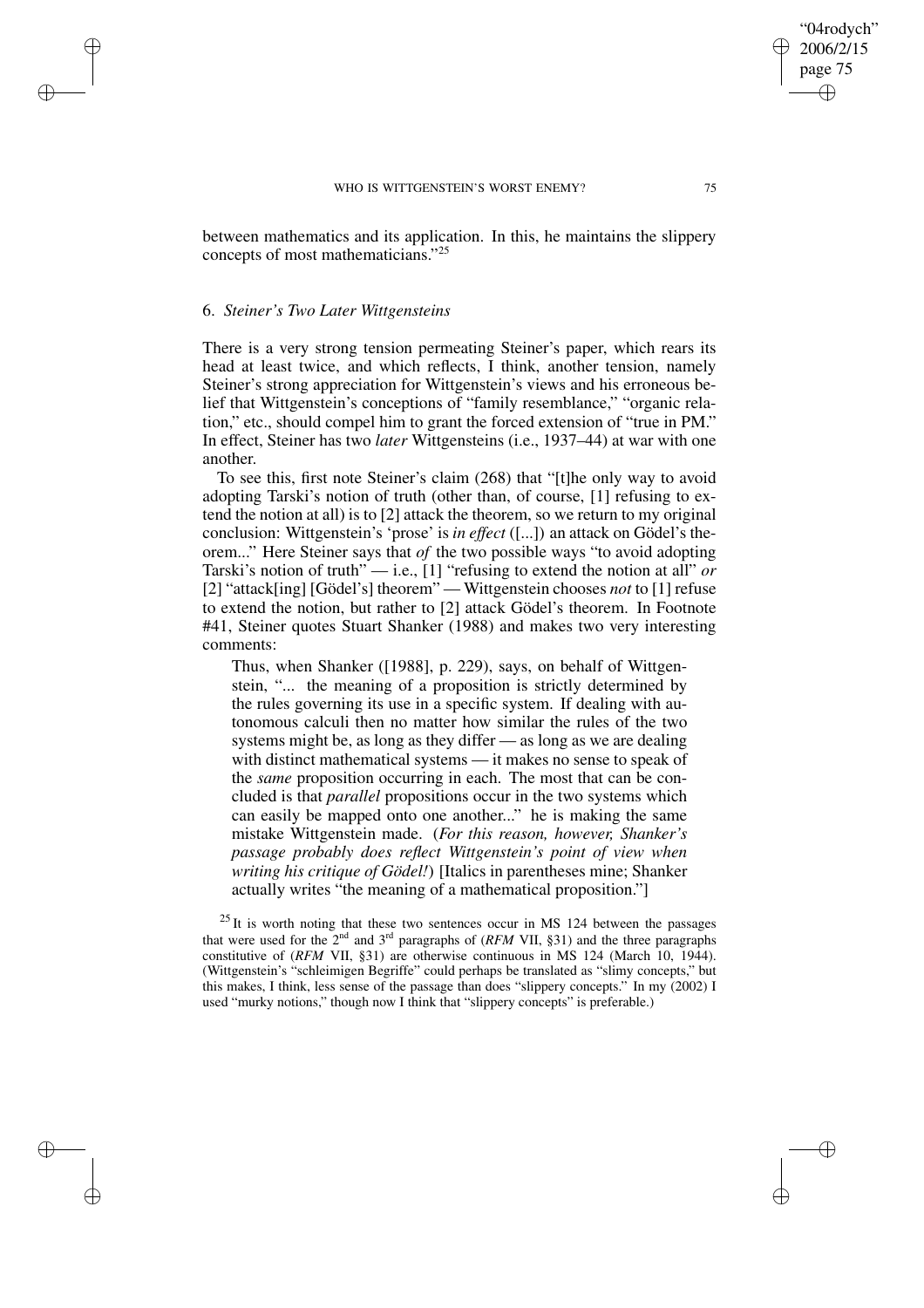## 76 VICTOR RODYCH

"04rodych" 2006/2/15 page 76

✐

✐

✐

✐

In contrast with the parenthetical remark, Steiner immediately adds:

The entire point is that the system in which the Gödel sentence is undecidable and that in which it is provable are *not* 'autonomous', given general properties of the universal quantifier and of truth which Wittgenstein certainly accepted in *RFM*. Since the extension of the incomplete Russell system is not arbitrary, it is reasonable to say that the Gödel sentence, though not decided in 'Russell's system' is still true, because it is decided in a forced extension.

Here Steiner says that Shanker *correctly* presents Wittgenstein's view of these matters as Wittgenstein viewed things when he wrote Appendix III (1937–38), namely, as [1] a flat-out *refusal* to accept the aforementioned extension because it is a contradiction-in-terms to extend  $PM$  to  $PM<sub>2</sub>$  on the grounds that *one and the same proposition*, namely 'P,' is "true but unprovable in *PM*" and "true and provable in *PM*2." In other words, Steiner says that the Wittgenstein of (*RFM* App. III) [2] attacks Gödel's Theorem by [1] claiming that "a true but unprovable mathematical proposition of *PM*" is a contradiction-in-terms from one (i.e., *Wittgenstein's*) standpoint, but in saying this, Steiner grants that Wittgenstein [2] attacks Gödel's Theorem simply by [1] "refusing to extend the notion at all." Immediately after granting this, however, Steiner reverts to his view that Wittgenstein has good *Wittgensteinian* reasons to endorse the (full) extension, for "given general properties of the universal quantifier and of truth *which Wittgenstein certainly accepted in RFM*" (italics mine), Wittgenstein has good reasons to say that the two systems "are *not* 'autonomous'," and thus the best possible reasons to grant "that the Gödel sentence, though not decided in 'Russell's system' is still true, because it is decided in a forced extension."

There is a tension here and it is not easily resolved. On the one hand, Wittgenstein, according to Steiner, rejects the very notion of a true but unprovable proposition of *PM* for the very reasons I have detailed in this paper. On the other hand, Wittgenstein's *RFM* views on the "general properties of the universal quantifier and of truth", with, apparently, the single exception of (*RFM* App. III), *force* the endorsement of the extension all the way to Tarski-truth for mathematics. But whence the latter claim, which, evidently, immediately yields Steiner's conclusion? Indeed, if Wittgenstein in *RFM* 'certainly' held certain views on mathematical truth, universal quantification, and the non-autonomy of calculi such as  $PM$  and  $PM<sub>2</sub>$ , why not straight-away quote the relevant passages and be done with it?

Two facts are salient in this connection. First, it is *anything but* clear or 'certain' that the later Wittgenstein of *RFM* — with the sole exception of (*RFM* App. III) — held these views. Steiner is making the *very strong* and *very contentious* claim that Wittgenstein's views in (*RFM* App. III), which may well be (and indeed *are*) consonant with his intermediate (1929–34)

✐

✐

✐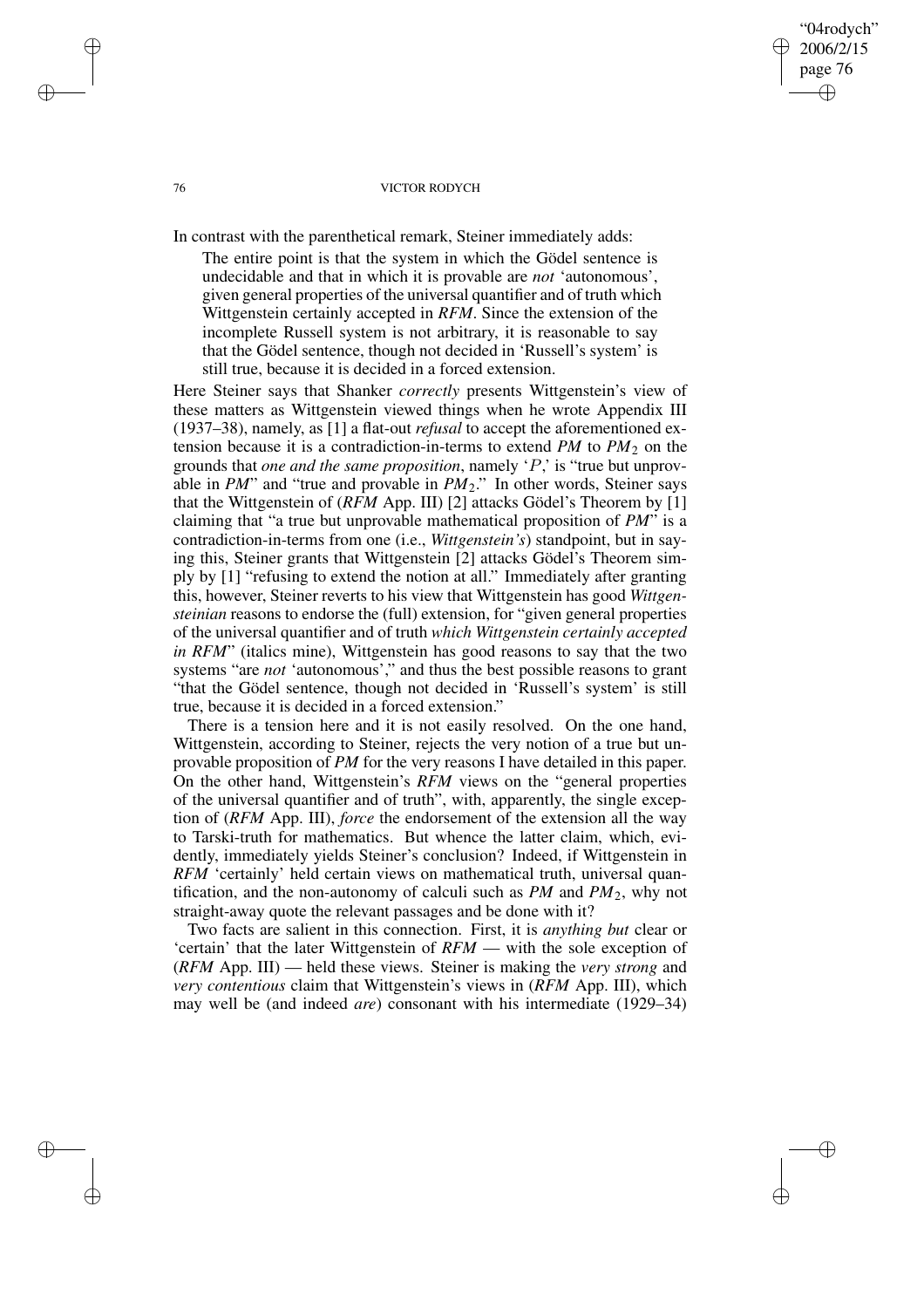✐

✐

✐

✐

views (i.e., *PR* and *PG*), are *anomalous* with respect to the rest of the material in *RFM*. This means that (*RFM* App. III), written in 1937 and revised in 1938, is inconsistent with other *RFM* material written *earlier* (e.g., at least some of MS 117 used for *RFM* I), other *RFM* material written *later* (e.g., most of *RFM* II–VII; taken from, e.g., MSS 121 [1938–39], 122 [1939–40], 117 [1940], 125 [1942], 124 [1941, 1944], 126 [1942], 127 [1944], 164 [1941, 1944]), *and* other *RFM* material written at precisely the same time (MS 117, 1937; for TS 222 & 223, for *RFM* I).<sup>26</sup> Second, and most importantly, this highly contentious claim is in serious need of a supporting argument, but Steiner provides none.

To argue cogently for this/these new claim(s), Steiner would have to do three things: (1) provide proof text for these new claims; (2) demonstrate that Wittgenstein's (*RFM* VII, §§21–22) remarks on Gödel disagree with (*RFM* App. III) and agree with Steiner's new claims; and (3) demonstrate that the positions taken and arguments made in (*RFM* App. III) are truly anomalous in Wittgenstein's lectures and copious writings on mathematics from 1937–1944 (since, as Steiner well knows, *RFM* consists of selections from various MSS and TSS). As regards (1), I am not aware of *any* proof text for it and it is *certainly* not the case that "Wittgenstein *certainly* accepted in *RFM*" (last italics mine) the views here attributed to him by Steiner.<sup>27</sup> As for (2), at (*RFM* VII, §§21–22) Wittgenstein demonstrates a partially improved

<sup>26</sup> Most of (*RFM* App. III) was *written* during the three-day period of Sept. 22–24, 1937 (MS 118, 105v–114r), but Wittgenstein had it typed as part of TS 221 (which G.H. von Wright dates as 1938), *adding* (§20) from (MS 159; 24r–24v), which von Wright also dates as 1938 [G.H. von Wright, "The Wittgenstein Papers," in (1982), p. 47 (TS 221), p. 44 (MS 118), and p. 45 (MS 159)]. Since (*RFM* App. III) is taken from TS 223, which, according to von Wright (1982, 48), is "composed of cuttings from 221," and given especially that Wittgenstein made several hand-written changes to the relevant part of TS 221, which collectively *constitutes* TS 223, (*RFM* App. III) is best dated to the period 1937–1938. See my (2003, Note #23) for more detailed information about TS 223.

 $27$  Though an argument against Steiner's claim is well beyond the scope of this paper, I have argued in various papers that, in *RFM*, Wittgenstein maintains his intermediate finitism, with, seemingly, certain less-than-clear softenings. *At a minimum*, the matter is *not* clear-cut, contra Steiner. For example, it is hard to see that Wittgenstein "certainly accepted [general properties of the universal quantifier and of truth] in *RFM*" when one reads, e.g., (*RFM* V, §§9–25). "The symbols " $(x)$ . $\phi x$ " and " $(\exists x)$ . $\phi x$ ," says Wittgenstein (*RFM* V, §13), "are certainly useful in mathematics so long as one is acquainted with the technique of the proofs of the existence or non-existence to which the Russellian signs *here* refer. If however this is left open, then these concepts of the old logic are extremely misleading." One of Wittgenstein's principal points here certainly seems to be that a putative ('queer') 'proposition' such as "The pattern '770' does/does not occur in the infinite decimal expansion of π" (*RFM* V, §9), which is *not* connected with a decision procedure or "technique of proof," "makes sense only" "where it is in the *rule* for this series, not to contain the pattern" (*RFM* V, §11) (i.e., when it is algorithmically decidable; cf. (*RFM* V, §13): "The general proposition that that pattern does not occur in the expansion can only be a *commandment*")). At (*RFM* V, §12),

"04rodych" 2006/2/15 page 77

✐

✐

✐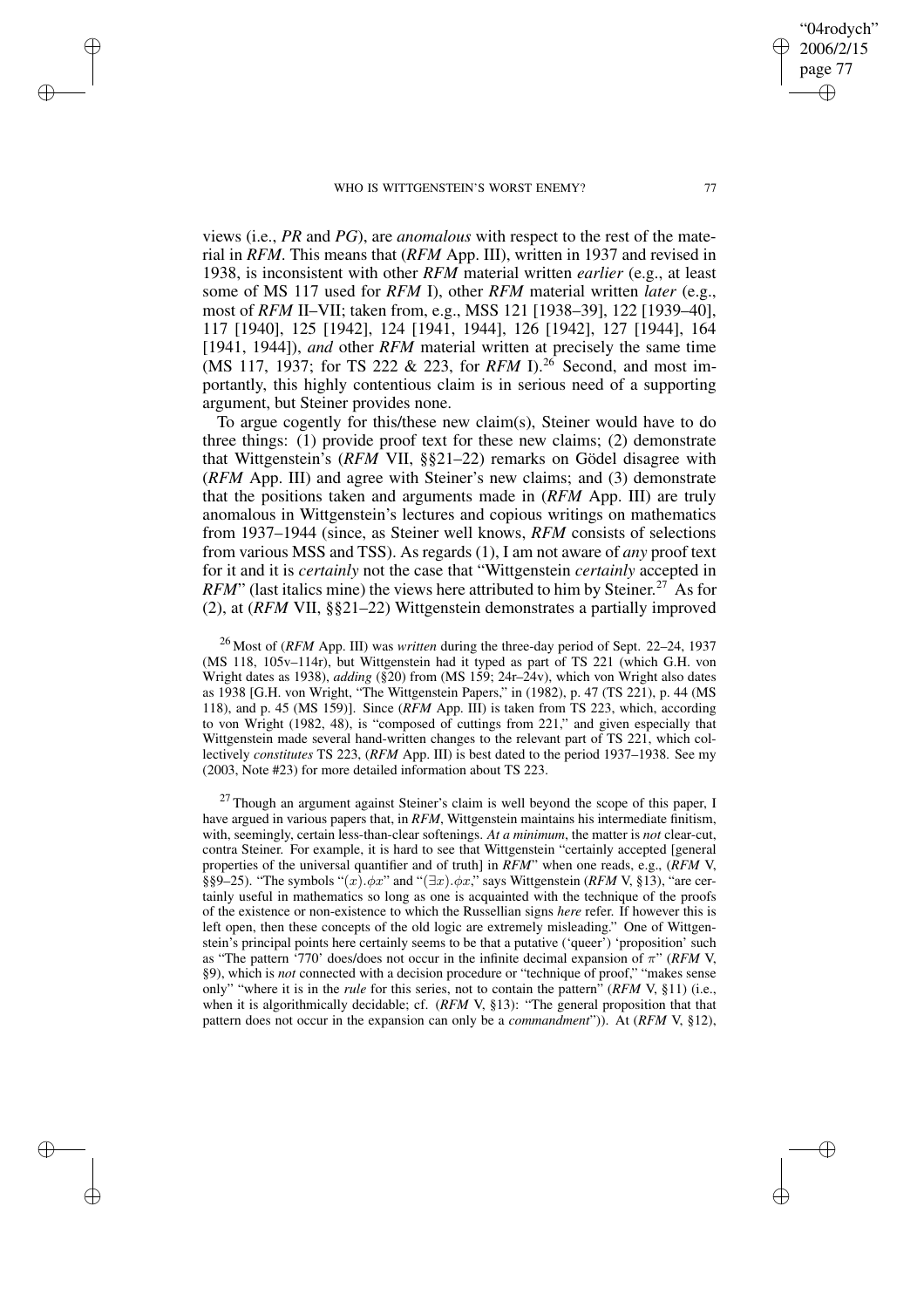"04rodych" 2006/2/15 page 78 ✐ ✐

✐

✐

## 78 VICTOR RODYCH

understanding of Gödel's proof, but, as I have argued elsewhere,  $28$  Wittgenstein still erroneously thinks that Gödel's proof requires a self-referential proposition. And, finally, as regards (3), as I have argued here and elsewhere, the positions adopted and the arguments made in (*RFM* App. III) are a piece with Wittgenstein's lectures and writings on mathematics, including numerous passages not contained in *RFM*, where he continues to both reject the existence of "true but unprovable propositions of calculus Γ" and misunderstand Gödel's Theorem; they are anything but anomalous.<sup>29</sup>

There is, however, one line of argument hinted at by Steiner's reference to Wittgenstein's *certain* acceptance of views about mathematical truth and universal quantification, which bears mentioning here. Despite Wittgenstein's articulations of strongly formalist views from 1929 through 1944, one *can* find passages throughout that period which, one might argue, indicate an acceptance (i.e., in spite of himself) of semantics for mathematical calculi, including, perhaps, an intensional (if not referential) theory of meaning for mathematical terms and propositions. Though one can find, I believe, an intensional element in Wittgenstein's Philosophy of Mathematics, anyone who looks for strong evidence of a standard semantics for mathematical calculi will come up wanting.<sup>30</sup> To consider just one example, one might

Wittgenstein argues that the Law of the Excluded Middle cannot prove that this is a mathematical proposition since its invocation begs the question; at (*RFM* V, §25) he stresses that "[g]enerality in mathematics does not stand to particularity in mathematics in the same way as the general to the particular elsewhere" because "one can form a mathematical proposition in a grammatically correct way without understanding its meaning." This last statement is strongly reminiscent of Wittgenstein's intermediate position, especially when he says that we delude ourselves when we claim (*WVC* 37) that we can lay down principles or rules for well-formedness "(among which are 'all' and 'there is')" which enable us "to say whether the axioms are relevant to this proposition or not" (*PR* §149) and that (*PR* §126) "you can't say ' $(n)\varphi n$ ', precisely because 'all natural numbers' isn't a bounded concept." At (*RFM* V, §11) Wittgenstein similarly says that if you say 'It must either reside in the rule for this series that the pattern occurs, or the opposite', "you are thinking of *finite* series" (italics mine). In the midst of these  $RFM$  remarks, when Wittgenstein (in)famously speaks of (V, §24) "'[t]he disastrous invasion" of mathematics by logic,' he adds that "logical technique is only an auxiliary technique in mathematics," which is a piece with his (*RFM* V, §25) claim that "one can form a mathematical proposition in a grammatically correct way without understanding its meaning." These passages are obviously very close in *RFM*; though there are some unpublished passages in between §24 and §25 in MS 126, §24 was written on November 28, 1942, and §25 was written on December 8, 1942.

<sup>28</sup> See my (2002) and (2003).

 $29$  The details are contained in my (2002) and (2003).

<sup>30</sup> In MS 163, where Wittgenstein wrestles with Gödel, he also wrestles with the idea that a mathematical proposition is or can be "contentually interpreted" (i.e., it allegedly has or can have a semantic *meaning*). If anything, Wittgenstein's ruminations indicate that this semantic

 $\rightarrow$ 

 $\rightarrow$ 

✐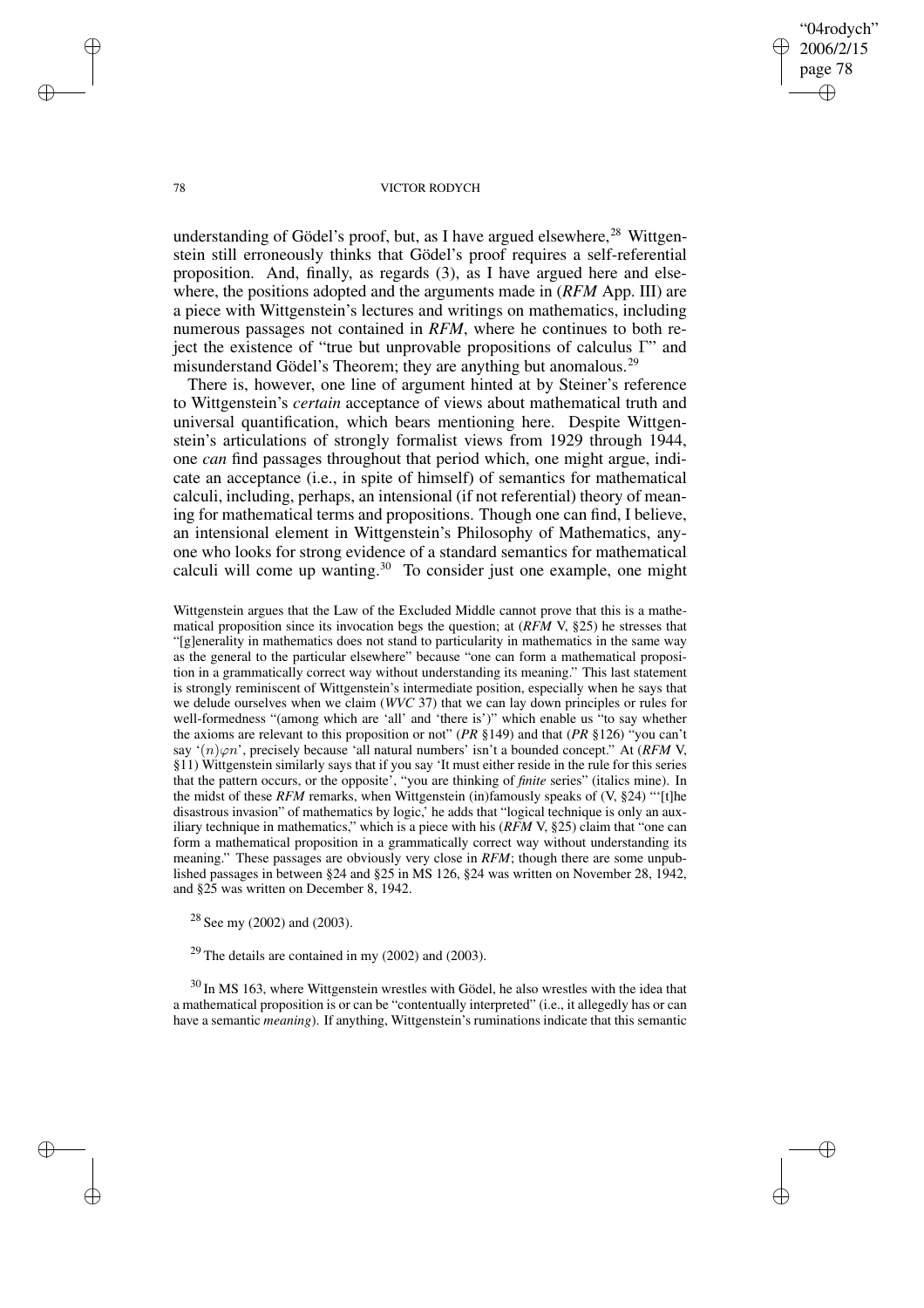$\rightarrow$ 

 $\rightarrow$ 

✐

✐

investigate Wittgenstein's views on universal quantification in mathematics by examining his various ruminations, claims, and arguments on mathematical induction. But here, however, the news is bad for Steiner's aims, for (at least the intermediate) Wittgenstein rejects the so-called 'conclusion' of a proof by mathematical induction, claiming that it is not even a mathematical proposition, but rather a pseudo-proposition standing proxy for a proved inductive base and inductive step.<sup>31</sup> Indeed, as I have argued, Wittgenstein's radical position on mathematical induction and his intermediate finitism are inextricably connected with his rejection of *undecidable* (yet meaningful) mathematical propositions. Wittgenstein, admittedly, does say if we know a "recursive proof" "with endless possibility" (*PR* §164), beginning "with 'A(1)' and continuling] through 'A(2)' etc. etc," the proof "spares me the trouble of proving each proposition of the form  $(A(7))$ ," he does say that the direct proof of, say, "A(311)" (i.e., without 310 iterations of *modus ponens*) "cannot have a still better proof, say, by my carrying out the derivation as far as this proposition itself" (*PR* §165), and he does say as late as 1939 (*LFM* 266) that it "is the queerest thing in the world... that one should have a short cut through logic," "[f]or if the proof of the proposition is the step-by-step proof, how can anything else be a proof of it?" "This is most important," Wittgenstein concludes, "[i]t's puzzled me more than I can say."<sup>32</sup> If one is looking for unequivocal acceptance of universal quantification in mathematics in the later Wittgenstein's work and writings (e.g., around 1938–39), the best that can be said for Steiner's aims is that it is not there to be found (or, much worse, that Wittgenstein's finitism is still radical in nature). Indeed, it is worth noting, as I and others (e.g., Floyd) have noted, that Wittgenstein's position on Gödel in *LFM* (1939), 1–2 years *after* he wrote (*RFM* App. III) is virtually identical to his articulation in (*RFM* App. III).

viewpoint is misguided and mistaken, for he says that "[t]he phrase "contentually interpreted" is a wretched, shoddy effort... aris[ing] from a false idea of the nature of the application of mathematics" (MS 163, 43r–43v; July 11, 1941), and that "[t]he whole idea of contentual interpretation rests on the conception of mathematics as the physics of 'mathematical objects"' (MS 163, 46r–46v; July 11, 1941). It should be noted that the (*RFM* VII, §§21–22) passages on Gödel were first written in (MS 163, 19rff; July 2–3, 1941) and then re-written, with some changes, in (MS 124, 87–95, July 2–3, 1941) on the very same two days. Thus, Wittgenstein's anti-semantical views of the time are *not* in opposition to his continued opposition to, and misunderstanding of, Gödel's Theorem.

<sup>31</sup> See (*WVC* 135), (*PR* §§129, 163–165), and (*PG* 406–407).

 $32$  Cf. (MS 121, 33r–33v; June 4, 1938): "If one understands the inductive proof as a short cut, then it is a short cut that leads as it were through a new space; as if one were shortening the way from here to Vienna by traveling *through* the earth instead of over its surface."

"04rodych" 2006/2/15 page 79

✐

✐

✐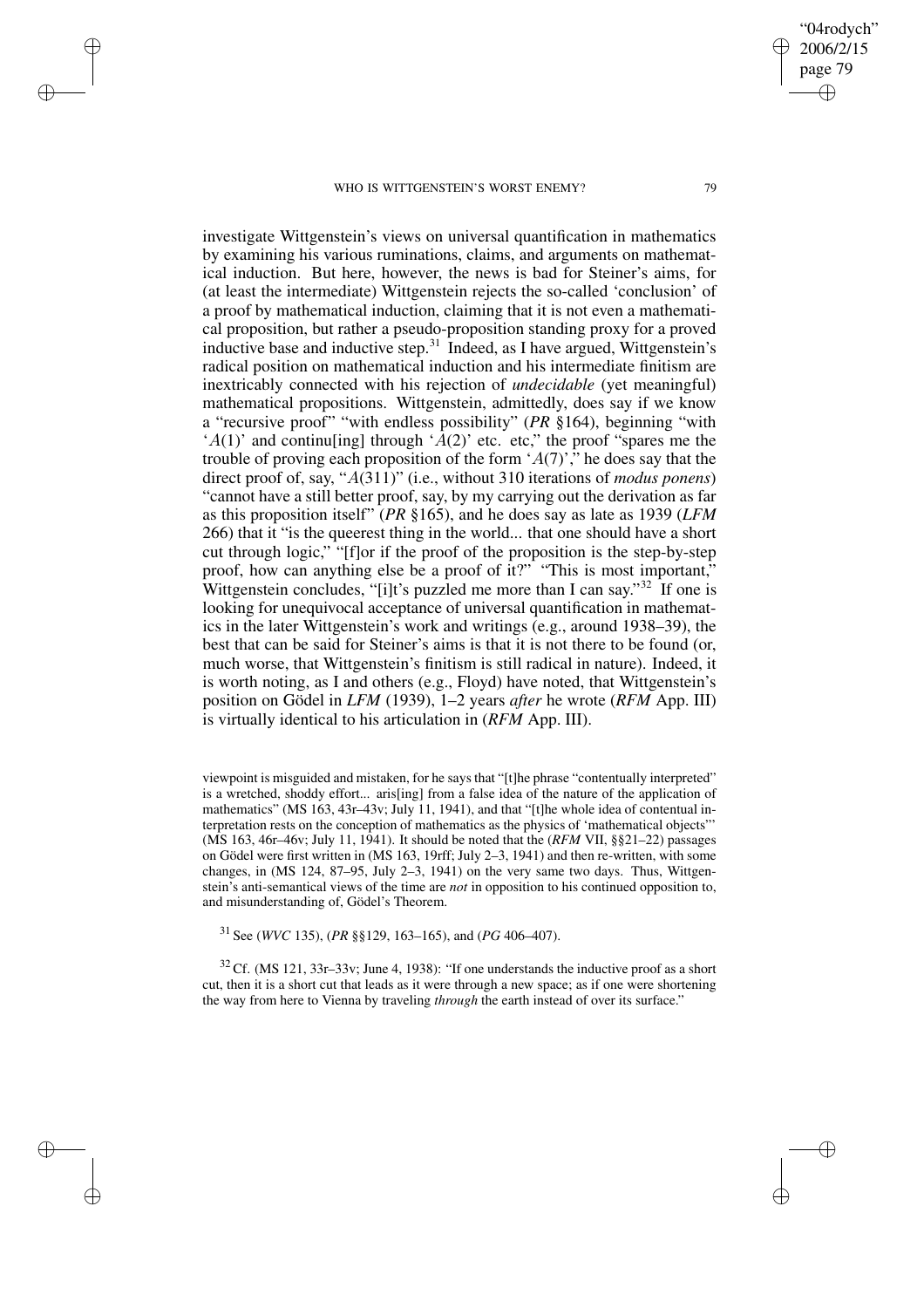80 VICTOR RODYCH

"04rodych" 2006/2/15 page 80

✐

✐

✐

✐

One often hears statements about "true" and "false" — for example, that there are true mathematical statements which can't be proved in *Principia Mathematica*, etc. In such cases the thing is to avoid the words "true" and "false" altogether, and to get clear that to say that  $p$  is true is simply to assert  $p$ ; and to say that  $p$  is false is simply to deny p or to assert  $\sim p$ . It is not a question of whether p is "true in a different sense". It is a question of whether we assert p. (*LFM* 188)

In sum, this demonstrates, viz. (3), that the positions taken and arguments made in (*RFM* App. III) are not anomalous in Wittgenstein's writings in 1938 and his lectures after 1938. I refer the reader to my previous papers, which show that those positions are *not* anomalous relative to Wittgenstein's numerous MSS devoted to mathematics.

It is perhaps worth asking: "Who would be convinced by Steiner's arguments to extend her/his concept of mathematical truth?" If, as I have argued here, Wittgenstein is not his own worst enemy, is there a notable someone contemporaneous with Wittgenstein, who, if not Wittgenstein's worst enemy, might be moved by the very arguments that Steiner thinks should move Wittgenstein? I propose David Hilbert, circa 1929–1930, as just such a person. In his (1929), Hilbert posed the problem of a completeness proof for elementary number theory. He thought, it seems, that such a proof was possible. Let us imagine, therefore, that, in 1930, Hilbert accepted that " $P$  is true in PA *iff* P is provable in PA." Faced with Gödel's 1931 proof, Hilbert might well have extended his conception of "true in PA" feeling *forced* as Steiner describes. But Hilbert, a life-long Kantian, had a very good and natural reason to respond in this fashion: he claimed that  $(\forall n)F(n)$  is true *iff* F(1), F(2), F(3),... are true — if one can prove that F(1), F(2), F(3),... are provable, one has proved that  $(\forall n)F(n)$  is true, even if, as it turned out, one cannot always prove  $(\forall n)F(n)$  within PA. Naturally, Hilbert would have been compelled by Steiner's forced extension, but Hilbert would have been so compelled because he (then) viewed F(1), F(2), F(3), and  $(\forall n)F(n)$  as meaningful, 'contentual' propositions. (Indeed, Hilbert's 1931 introduction of the  $\omega$ -rule is ample evidence of this.)<sup>33</sup>

But Hilbert was never a pure formalist. 'Contentual' mathematical propositions have meaning, he claimed, and they are true or false because of their respective meanings, which enables one to ask, as he did, whether all truths

<sup>33</sup> See (Hilbert 1931, 271). Indeed, as Daniel Isaacson says ("Some Considerations on Arithmetical Truth and the ω–Rule," in M. Detlefsen (ed), *Proof, Logic and Formalization* (London: Routledge, 1992), p. 101), "Given the relative timing of this work of Hilbert and Gödel's discovery of incompleteness in formal systems for arithmetic (1931a), it is natural to wonder whether Hilbert's idea to use the  $\omega$ -rule in his (1931a) paper was in response to the Gödel incompleteness theorems." "Feferman considers this question carefully (1986: 208) and concludes that the available evidence offers no clear-cut answer."

 $\rightarrow$ 

 $\rightarrow$ 

✐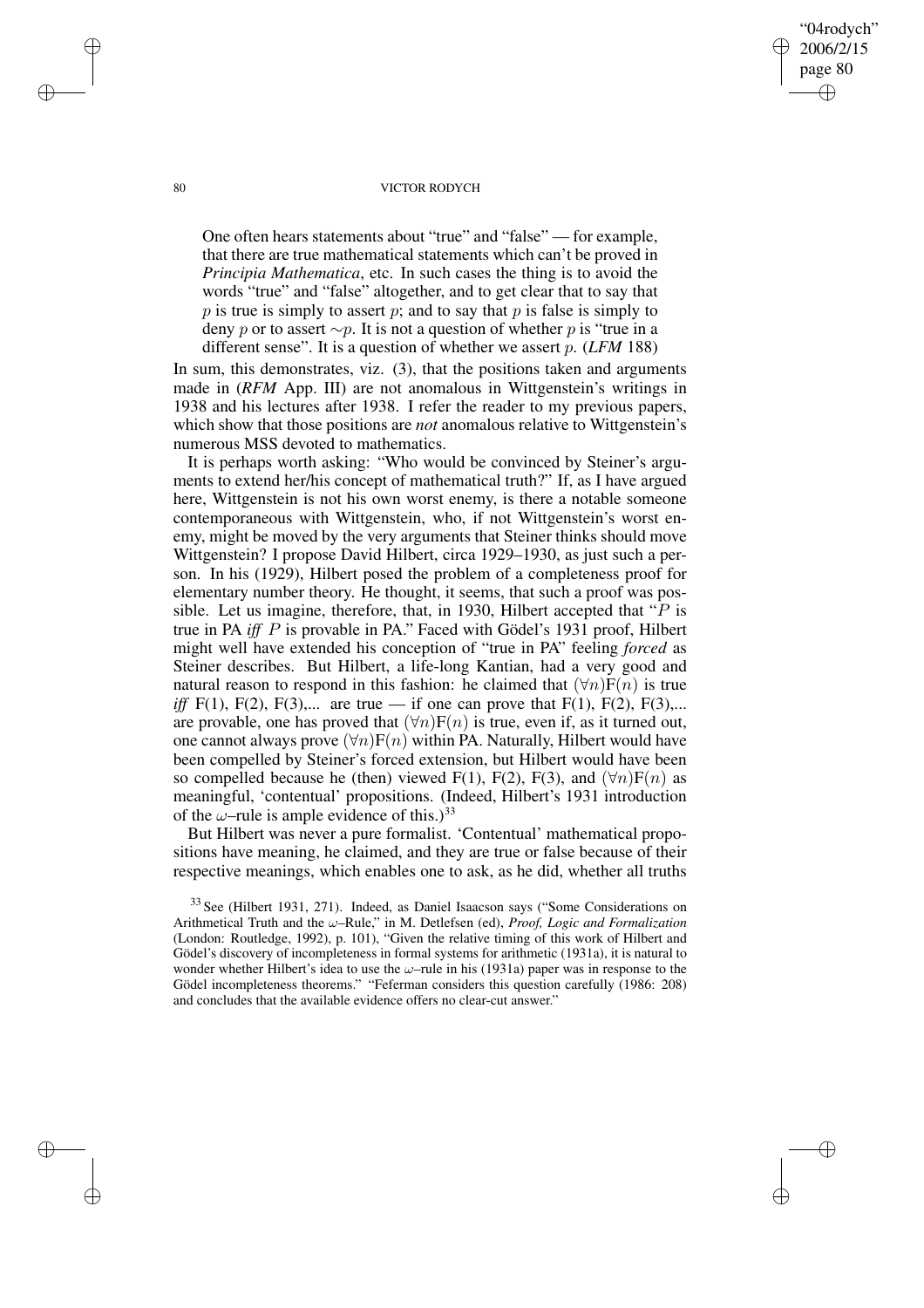"04rodych" 2006/2/15 page 81 ✐ ✐

✐

✐

of a certain kind (e.g., number-theoretic truths) are provable in a particular system. For Wittgenstein *qua* formalist, on the other hand, one cannot ask this question, for "true in PM" just means "proved/provable in PM," and this is so even if and when he made extra-systemic application a necessary condition of a mathematical calculus (versus a mere "sign-game"). Thus, while Hilbert, in 1929–1930, would have been compelled by the considerations described by Steiner, Wittgenstein, in 1929–30 (*or* in 1937–44), would certainly *not* have been moved, as is evidenced by his numerous intermediate statements *against* meaningful and undecidable *mathematical propositions*. 34

# *Conclusion*

 $\rightarrow$ 

 $\rightarrow$ 

✐

✐

If the arguments of this paper are sound, Steiner fails to show that Wittgenstein's "remarks on Gödel's theorem are an aberration" simply because they are *not*. Steiner's enhanced compatibility argument fails because it reduces, rather than enhances, the compatibility of Wittgenstein's views. Wittgenstein, *qua* Radical Constructivist, always identifies "true in calculus Γ" and "proved/provable in calculus Γ" and in (*RFM* App. III) he *explicitly* uses this identification to argue against the Gödelian. Moreover, Wittgenstein's formalism and his conception of intra-systemic, syntactical "mathematical truth" are *far more central* to his Philosophy of Mathematics than his looser comments on mathematics and family resemblance, which, as we have seen, simply cannot support an inference to the claim that Wittgenstein views truth and/or mathematical truth as (a) family resemblance concept(s).<sup>35</sup> It follows that when discussing Gödel's theorem, (directly and indirectly) from 1937 through 1944, Wittgenstein is not his own worst enemy, violating central tenets of his Philosophy of Mathematics; rather he wrestles with Gödel's

<sup>34</sup> See, e.g., (*PR* §173–174) and (*PG* 376).

<sup>35</sup> Another way to put this point is to ask: *Could* Wittgenstein claim that truth and/or mathematical truth is/are (a) family resemblance concept(s)? *Could* Wittgenstein make this or these claims *without* giving up central theses that he held (for, perhaps, his entire philosophical life)? The answer is 'No.' As I have said, Wittgenstein *always* strongly contrasts contingent/empirical propositions and *truth* with mathematical 'propositions' and "mathematical truth." It, therefore, would be utterly shocking if Wittgenstein makes this or these claims anywhere in the *Nachlaß*. Thus, although Steiner's Wittgenstein must make this or these claims since Steiner's Wittgenstein says "mathematical truth is multicolored," the real Wittgenstein cannot possibly make such claims (as is borne out by the textual evidence).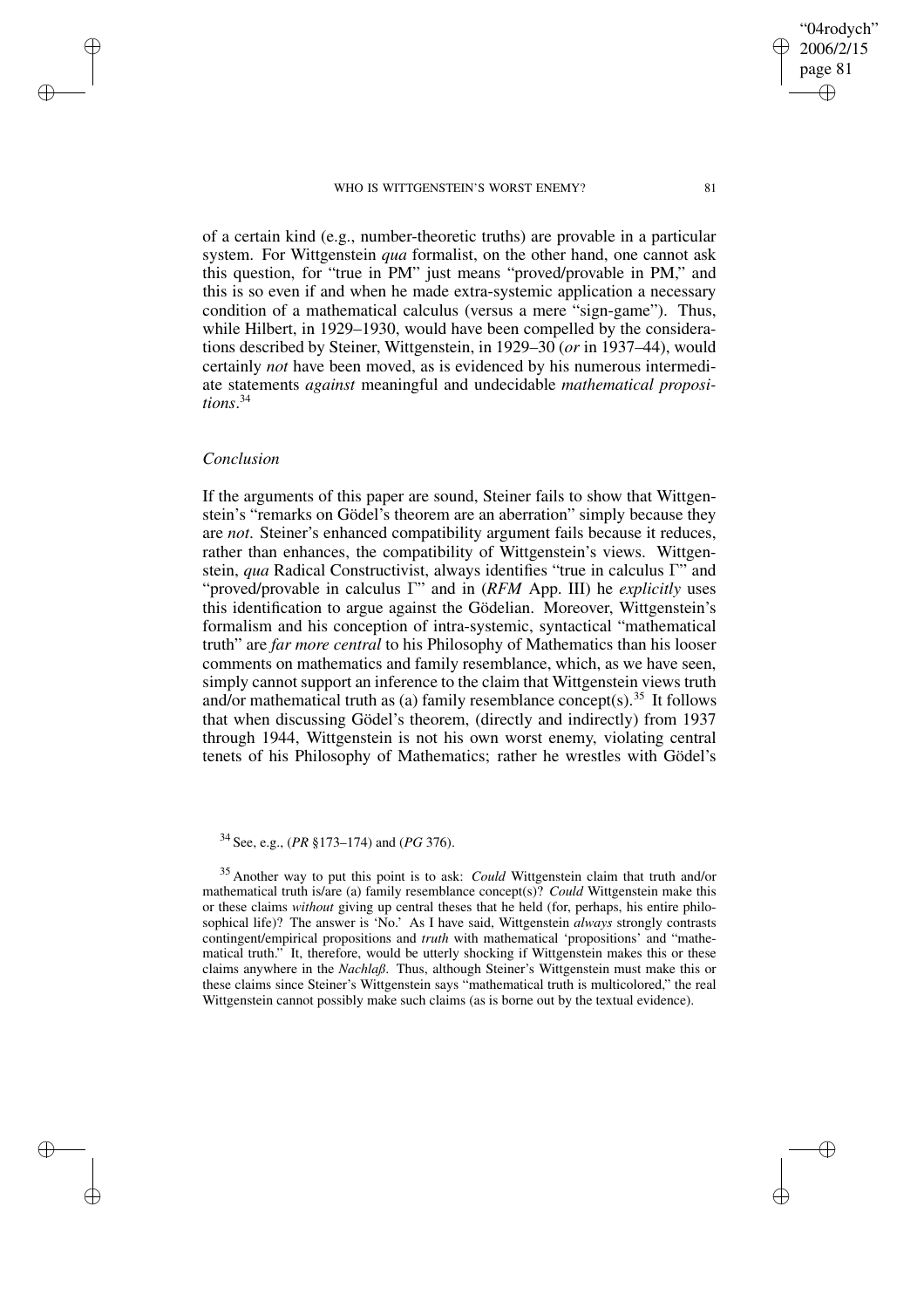✐

✐

## 82 VICTOR RODYCH

theorem from a point of view he consistently holds from 1929 through at least 1944.<sup>36</sup>

> Department of Philosophy University of Lethbridge 4401 University Drive Lethbridge, Alberta Canada T1K 3M4 E-mail: rodych@uleth.ca

## REFERENCES

- 1. Detlefsen, Michael (Ed.): 1992, *Proof, Logic and Formalization*, London: Routledge.
- 2. Feferman, S., Dawson, J., Kleene, S.C., Moore, Gregory H., Solovay, Robert M., and Heijenoort, Jean van (Eds.): 1986a, *Kurt Gödel Collected Works*, Vol. I, Oxford: Oxford University Press.
- 3. Feferman, S.: 1986b, 'Introductory Note to "Review of *Hilbert 1931*: The Foundation of Elementary Number Theory",' in [2], pp. 208–213.
- 4. Floyd, Juliet: 1995, "On Saying What You Really Want to Say: Wittgenstein, Gödel, and the Trisection of the Angle," in [11], pp. 373–425.
- 5. Floyd, Juliet, and Putnam, Hilary: 2000, 'A Note on Wittgenstein's "Notorious Paragraph" about the Gödel Theorem,' *The Journal of Philosophy*, Volume XCVII, Number 11, November, pp. 624–632.
- 6. Floyd, Juliet: 2001, "Prose versus Proof: Wittgenstein on Gödel, Tarski, and Truth," *Philosophia Mathematica* (3) Vol. 9, pp. 280–307.
- 7. Gödel, Kurt: 1931, "On Formally Undecidable Propositions of *Principia Mathematica* and Related Systems I," in [8], pp. 596–616.
- 8. van Heijenoort, Jean (Ed.): 1967, *From Frege to Gödel: A Source Book in Mathematical Logic, 1879–1931*, Cambridge, Mass.: Harvard University Press.
- 9. Hilbert, David: 1929, "Problems of the Grounding of Mathematics," in [13], pp. 227–233 (translated by P. Mancosu); originally published in *Mathematische Annalen* 102, 1929, pp. 1–9.
- 10. Hilbert, David: 1931, "The Grounding of Elementary Number Theory" in [13], pp. 266–273 (translated by William Ewald); originally published in *Mathematische Annalen* 104, 1931, pp. 485–494.

<sup>36</sup> I would like to thank Tim Pope (University of Lethbridge) for the translations contained herein. Any errors in the translations are entirely my responsibility. I would also like to express my appreciation for supportive funding from the University of Lethbridge, Faculty of Arts and Science, and from the Social Sciences and Humanities Research Council of Canada.

 $\rightarrow$ 

 $\rightarrow$ 

✐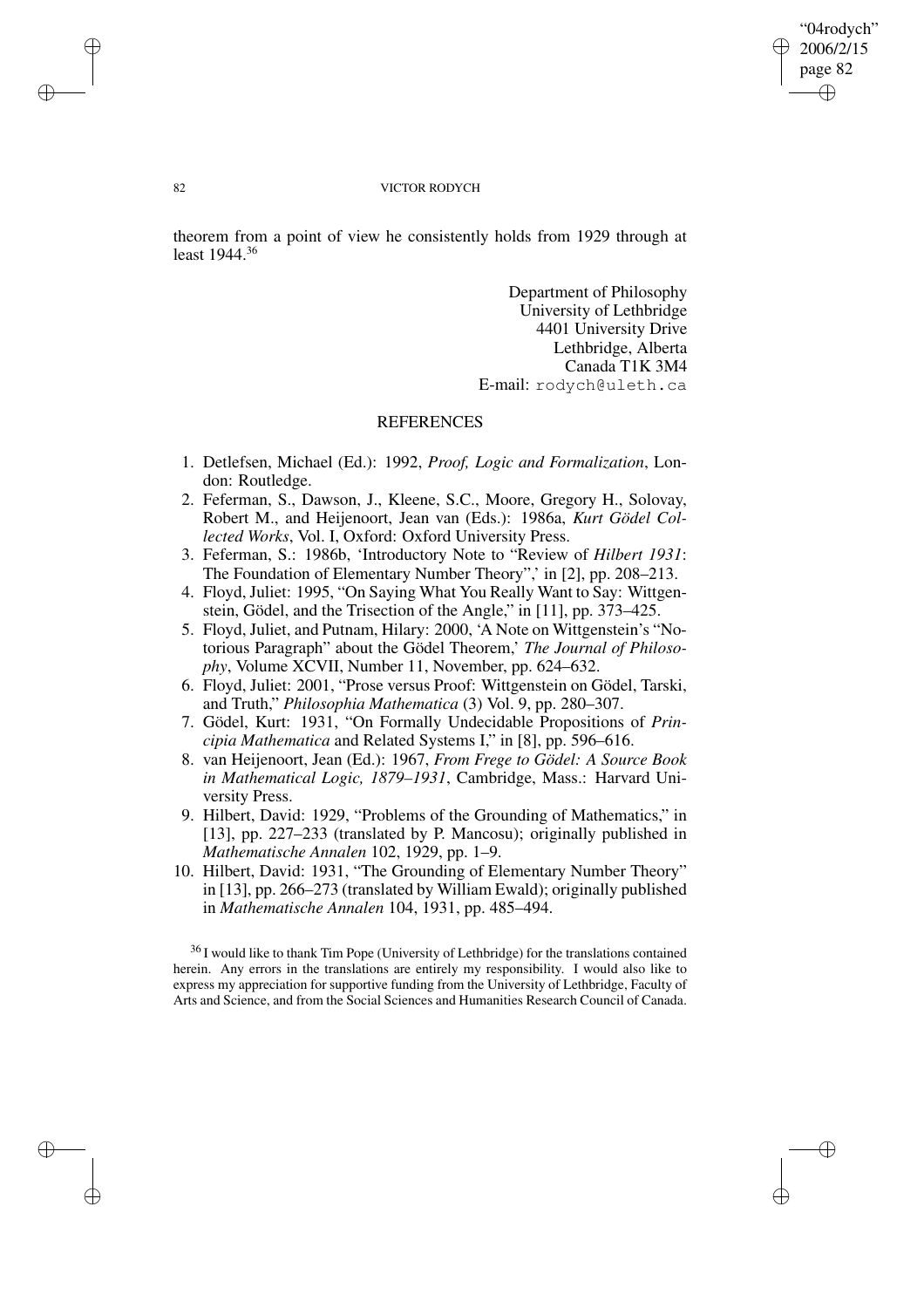$\rightarrow$ 

 $\rightarrow$ 

✐

✐

- 11. Hintikka, Jaakko (Ed.): 1995, *From Dedekind to Gödel: Essays on the Development of the Foundations of Mathematics*, Dordrecht, The Netherlands: Kluwer Academic Publishers.
- 12. Isaacson, Daniel: 1992, "Some Considerations on Arithmetical Truth and the  $\omega$ -Rule," in [1], pp. 94–138.
- 13. Mancosu, Paolo (Ed.): 1998, *From Brouwer to Hilbert: The Debate on the Foundations of Mathematics in the 1920s*, Oxford: Oxford University Press.
- 14. Marion, Mathieu: 1998, *Wittgenstein, Finitism, and the Foundations of Mathematics*, Oxford: Clarendon Press.
- 15. Rodych, Victor: 1997, "Wittgenstein on Mathematical Meaningfulness, Decidability, and Application," *Notre Dame Journal of Formal Logic*, Vol. 38, Number 2, pp. 195–224.
- 16. Rodych, Victor: 1999a, "Wittgenstein's Inversion of Gödel's Theorem," *Erkenntnis*, Vol. 51, Nos. 2/3, pp. 173–206.
- 17. Rodych, Victor: 1999b, "Wittgenstein on Irrationals and Algorithmic Decidability," *Synthese*, Vol. 118, No. 2, pp. 279–304.
- 18. Rodych, Victor: 2000a, "Wittgenstein's Critique of Set Theory," *The Southern Journal of Philosophy*, Vol. 38, No. 2, pp. 281–319.
- 19. Rodych, Victor: 2000b [published January 2003], "Wittgenstein's Anti-Modal Finitism," *Logique et Analyse*, Vol. 43, No. 171–172, pp. 301– 333.
- 20. Rodych, Victor: 2002, "Wittgenstein on Gödel: The Newly Published Remarks," *Erkenntnis*, Vol. 56, No. 3, pp. 379–397.
- 21. Rodych, Victor: 2003, "Misunderstanding Gödel: New Arguments about Wittgenstein and New Remarks by Wittgenstein," *Dialectica*, Vol. 57, No. 3, pp. 279–313.
- 22. Shanker, S.G.: 1988, "Wittgenstein's Remarks on the Significance of Gödel's Theorem," in [23], 155–256.
- 23. Shanker, S.G. (Ed.): 1988, *Gödel's Theorem in Focus*, London: Routledge.
- 24. Steiner, Mark: 2001, "Wittgenstein as his Own Worst Enemy: The Case of Gödel's Theorem," *Philosophia Mathematica*; (3) Vol. 9, pp. 257– 279.
- 25. Waismann, Friedrich: 1979, *Wittgenstein and the Vienna Circle*, edited and translated by B.F. McGuinness (Oxford: Basil Blackwell); referred to in the text as 'WVC.'
- 26. Wittgenstein, Ludwig: 1978 [1953], *Philosophical Investigations*, Oxford: Basil Blackwell; translated by G.E.M. Anscombe; referred to in the text as 'PI.'
- 27. Wittgenstein, Ludwig: 1975, *Philosophical Remarks*, Oxford: Basil Blackwell; Rush Rhees (Ed.); translated by Raymond Hargreaves and Roger White; referred to in the text as 'PR.'

"04rodych" 2006/2/15 page 83

✐

✐

✐